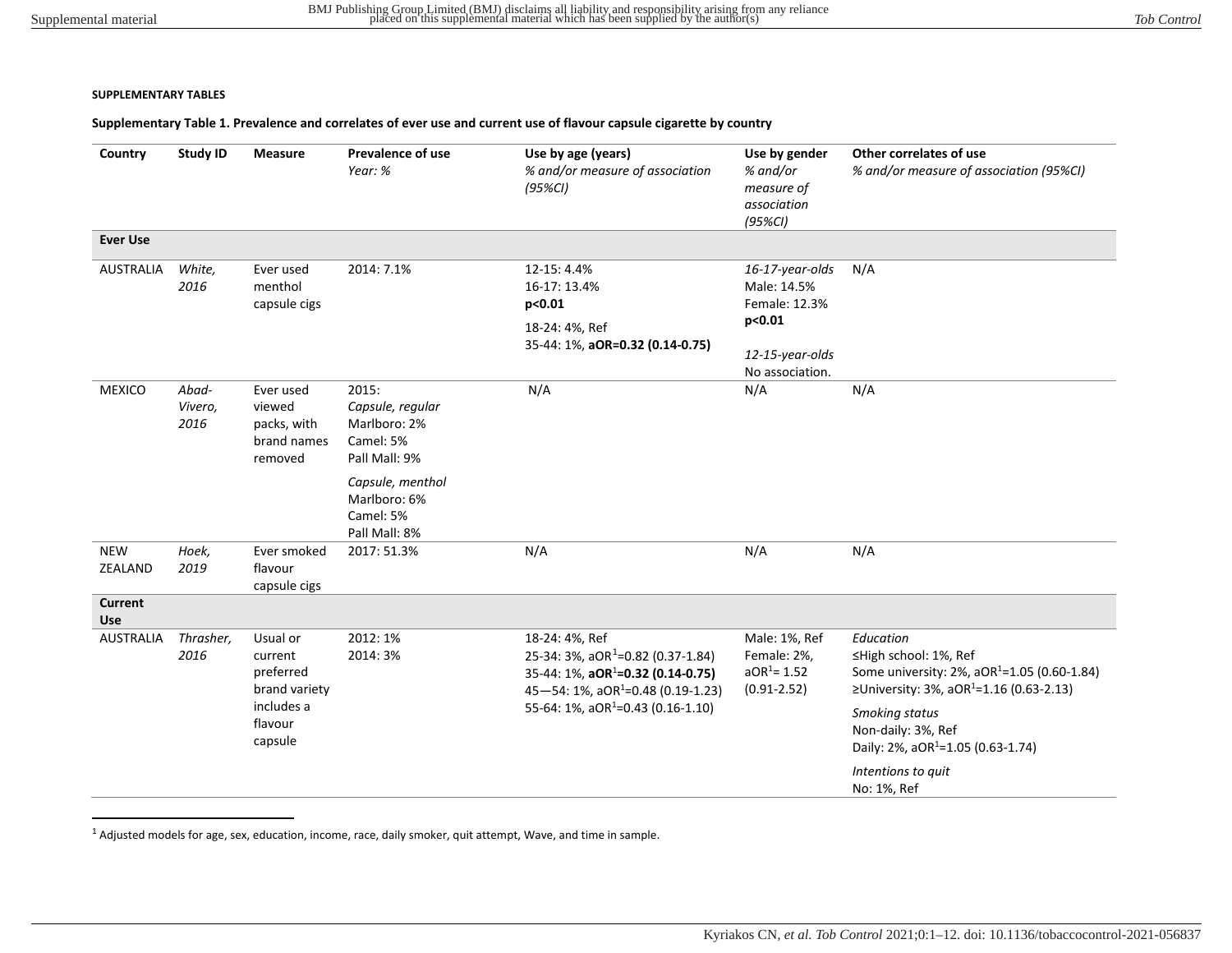<span id="page-1-3"></span><span id="page-1-2"></span><span id="page-1-0"></span>

| Country       | <b>Study ID</b>               | <b>Measure</b>                                                                                                                               | <b>Prevalence of use</b><br>Year: %                                                                                                                                                                                                                                                                                                                                   | Use by age (years)<br>% and/or measure of association<br>$(95\%Cl)$                                                                                                                                                                      | Use by gender<br>% and/or<br>measure of<br>association<br>$(95\%CI)$                                                                     | Other correlates of use<br>% and/or measure of association (95%CI)<br>Yes: $3\%$ , $aOR^1 = 1.35$ (0.87-2.09)<br>Recent quit attempt                                                                                                                                                                       |
|---------------|-------------------------------|----------------------------------------------------------------------------------------------------------------------------------------------|-----------------------------------------------------------------------------------------------------------------------------------------------------------------------------------------------------------------------------------------------------------------------------------------------------------------------------------------------------------------------|------------------------------------------------------------------------------------------------------------------------------------------------------------------------------------------------------------------------------------------|------------------------------------------------------------------------------------------------------------------------------------------|------------------------------------------------------------------------------------------------------------------------------------------------------------------------------------------------------------------------------------------------------------------------------------------------------------|
|               |                               |                                                                                                                                              |                                                                                                                                                                                                                                                                                                                                                                       |                                                                                                                                                                                                                                          |                                                                                                                                          | No: 1%, Ref<br>Yes: 3%, aOR <sup>1</sup> =1.11 (0.72-1.71)<br>$HSI: aOR1=0.83 (0.71-0.96)$                                                                                                                                                                                                                 |
| <b>CHILE</b>  | Paraje,<br>2019               | Last pack<br>bought was<br>flavour<br>capsule cigs                                                                                           | 2017: 39.5% (SD:0.49)                                                                                                                                                                                                                                                                                                                                                 | ≤25: 60% (SD: 0.49)<br>26-34: 54.4% (SD: 0.50)<br>35-49: 31.7% (SD: 0.47)<br>≥50: 23.0% (SD:0.43)                                                                                                                                        | Male: 32.3%<br>(SD: 0.47)<br>Female: 46.7%<br>(SD: 0.50)                                                                                 | Price paid<br>On average, the unit value of prices paid by<br>those who used flavour capsule cigarettes<br>was 14% higher than those who used non-                                                                                                                                                         |
|               |                               |                                                                                                                                              |                                                                                                                                                                                                                                                                                                                                                                       | Each year less in age increased the<br>likelihood of preferring capsules by<br>0.8-0.9 percentage points. $2$                                                                                                                            | If a woman, the<br>likelihood of<br>preferring<br>capsules<br>increased by<br>13.4-13.5<br>percentage<br>points. <sup>2</sup>            | flavoured cigarettes.<br>No association with education level or with<br>employment status.                                                                                                                                                                                                                 |
| <b>MEXICO</b> | Gutiérrez-<br>Torres,<br>2020 | Last cig brand<br>they<br>purchased<br>was Pall Mall<br>(not<br>specifically<br>capsules, but<br>in Mexico<br>most variants<br>are capsules) | 2009: 1%<br>2011:3%<br>2015: 10%<br>2016: 14%<br>Packs<br>2009: aOR <sup>3</sup> =0.48 (0.21-1.05)<br>2011: Ref<br>2015: aOR <sup>3</sup> =3.71 (2.22-6.20)<br>2016: $aOR^3 = 5.63$ (3.65-8.69)<br>Single Cigs<br>2009: aOR <sup>3</sup> =0.39 (0.09-1.58)<br>2011: Ref<br>2015:<br>$aOR3=6.22$<br>$(2.95 -$<br>13.08)<br>$aOR3=9.98$<br>2016:<br>$(5.08 -$<br>19.62) | Packs<br>15-25: Ref<br>25-44: $aOR^3 = 0.83$<br>$(0.57 - 1.20)$<br>45-65: $aOR^3 = 0.83$<br>$(0.55 - 1.25)$<br>Single Cigs<br>15-25: Ref<br>25-44: aOR <sup>3</sup> =0.46<br>$(0.33 - 0.63)$<br>45-65: $aOR^3 = 0.31$<br>$(0.19 - 0.51)$ | Packs<br>Male: Ref<br>Female:<br>$aOR3=1.99$<br>$(1.53 - 2.60)$<br>Single Cigs<br>Male: Ref<br>Female:<br>$aOR3=2.21$<br>$(1.60 - 3.05)$ | Smoking status<br>Packs<br>Non-daily: Ref<br>Daily ≤5cigs/day: aOR <sup>3</sup> =1.15 (0.79-1.66)<br>Daily >5cigs/day: aOR <sup>3</sup> =0.96 (0.70-1.32)<br>Single Cigs<br>Non-daily: Ref<br>Daily ≤5cigs/day: aOR <sup>3</sup> =0.88 (0.57-1.35)<br>Daily >5cigs/day: aOR <sup>3</sup> =0.47 (0.24-0.90) |

<span id="page-1-1"></span><sup>&</sup>lt;sup>2</sup> Discrete choice (probit) models: The decision to smoke flavour capsule cigs (equal to one if respondents smoke flavour capsule cigs) is explained by the following characteristics of the smoker: age, sex, preference for the taste/flavour or price, level of education, number of cigs smoked per day, and employment status.

<sup>&</sup>lt;sup>3</sup> Adjusted models by year (2011 as the reference), sex, group of age, residence, education attainment, smoking pattern and cigarette price (log-transformed).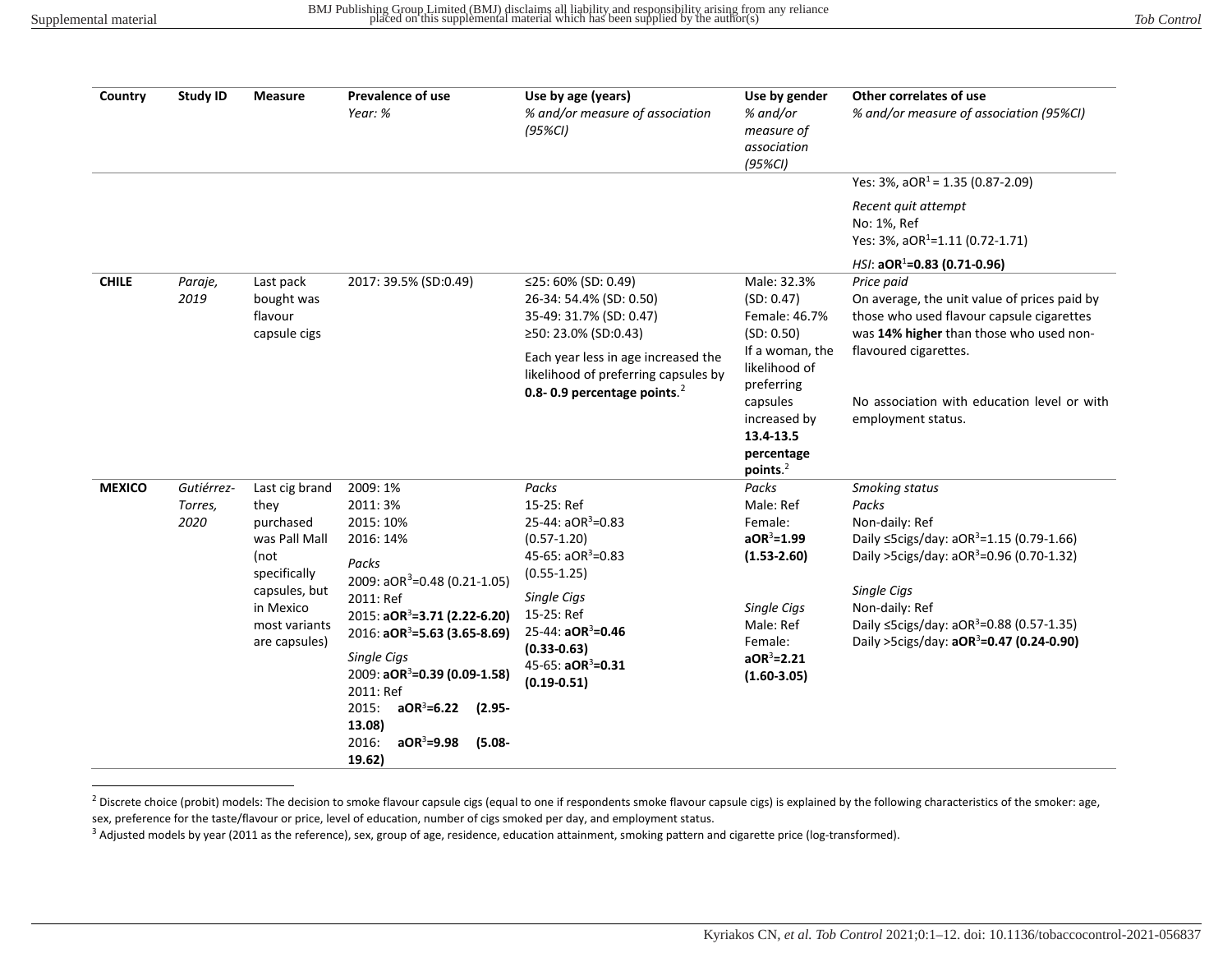<span id="page-2-1"></span><span id="page-2-0"></span>

| Country                      | <b>Study ID</b>               | <b>Measure</b>                                                                        | Prevalence of use<br>Year: % | Use by age (years)<br>% and/or measure of association<br>$(95\%Cl)$                                                                                                                                                                                                     | Use by gender<br>% and/or<br>measure of<br>association<br>$(95\%Cl)$   | Other correlates of use<br>% and/or measure of association (95%CI)                                                                                                                                                                                                                                                                                                                                                                                                                                                       |
|------------------------------|-------------------------------|---------------------------------------------------------------------------------------|------------------------------|-------------------------------------------------------------------------------------------------------------------------------------------------------------------------------------------------------------------------------------------------------------------------|------------------------------------------------------------------------|--------------------------------------------------------------------------------------------------------------------------------------------------------------------------------------------------------------------------------------------------------------------------------------------------------------------------------------------------------------------------------------------------------------------------------------------------------------------------------------------------------------------------|
| <b>MEXICO</b>                | Thrasher,<br>2016             | Usual or<br>current<br>preferred<br>brand variety<br>includes a<br>flavour<br>capsule | 2012:6%<br>2014: 14%         | 18-24: 12%, Ref<br>25-34: 9%, aOR <sup>1</sup> =0.66 (0.49-0.88)<br>35-44: 7%, $aOR^1 = 0.60$ (0.43-0.83)<br>45-54: 10%, aOR <sup>1</sup> = 0.67 (0.48-<br>0.95)<br>55-64: 12%, aOR <sup>1</sup> = 0.96 (0.67-1.38)                                                     | Male: 7%, Ref<br>Female: 13%,<br>$aOR^1 = 2.07$<br>$(1.66 - 2.59)$     | Education<br>≤High school: 11%, Ref<br>Some university: 9%, aOR <sup>1</sup> =0.90 (0.69-1.19)<br>≥University: 9%, aOR <sup>1</sup> =0.85 (0.66-1.09)<br>Smoking status<br>Non-daily: 9%, Ref<br>Daily: 11%, aOR <sup>1</sup> = 1.24 (1.02-1.51)<br>Quit intentions No: 11%, Ref<br>Yes: 9%, aOR <sup>1</sup> = 0.92 (0.76-1.1)                                                                                                                                                                                          |
|                              |                               |                                                                                       |                              |                                                                                                                                                                                                                                                                         |                                                                        | Recent quit attempt<br>No: 11%, Ref<br>Yes: 9%, aOR <sup>1</sup> = 0.89 (0.75-1.07)                                                                                                                                                                                                                                                                                                                                                                                                                                      |
| <b>MEXICO</b>                | Zavala-<br>Arciniega,<br>2020 | Smoke<br>cigarettes<br>with<br>flavoured<br>capsules<br>within the<br>past 30 days    | 2018-2019: 43%               | 10-19: 52%, aPR <sup>4</sup> =2.66 (2.07-3.43)<br>20-29: 56%, aPR <sup>4</sup> =2.64 (2.08-3.36)<br>30-39: 50%, aPR <sup>4</sup> =2.41 (1.90-3.07)<br>40-49: 36%, aPR <sup>4</sup> =1.80 (1.39-2.32)<br>50-59: 28%, aPR <sup>4</sup> =1.41 (1.08-1.85)<br>≥60: 19%, Ref | Male: 39%,<br>$aPR^4 = 0.74$<br>$(0.69 - 0.80)$<br>Female: 55%,<br>Ref | HSI: $aOR^1 = 0.94$ (0.86-1.03)<br>Education<br>Primary school or less: 25%, Ref<br>Secondary school: $43\%$ , $aPR^4 = 1.27$ (1.13-<br>1.43)<br>High school: 51%, aPR <sup>4</sup> =1.41 (1.24-1.61)<br>University or more: 56%, $aPR^4 = 1.56$ (1.36-<br>1.79<br>Well-being index (quintiles)<br>Very low: 32%, Ref<br>Low: 40%, $aPR^4 = 1.10(0.96 - 1.27)$<br>Middle: 44%, aPR <sup>4</sup> =1.15 (0.99-1.33)<br>High: 47%, aPR <sup>4</sup> =1.22 (1.06-1.40)<br>Very high: 48%, aPR <sup>4</sup> =1.15 (0.99-1.34) |
| <b>SOUTH</b><br><b>KOREA</b> | Cho, 2018                     | Usual or<br>current brand<br>is flavour<br>capsule                                    | 2016: 18%                    | 19-28: Ref<br>29-38: aOR=0.38, p<0.001                                                                                                                                                                                                                                  | Male: Ref<br>Female:<br>aOR=1.51,<br>p<0.05                            | Smoked current usual brand <1 year<br>Regular: Ref<br>Capsule: aOR=4.81, p<0.001<br>Nicotine dependence<br>Regular: Ref<br>Capsule: aOR=0.87, p<0.01                                                                                                                                                                                                                                                                                                                                                                     |

<sup>4</sup> Adjusted models for type of smoker (daily, occasional) and geographical region (Central, Mexico City, North, South)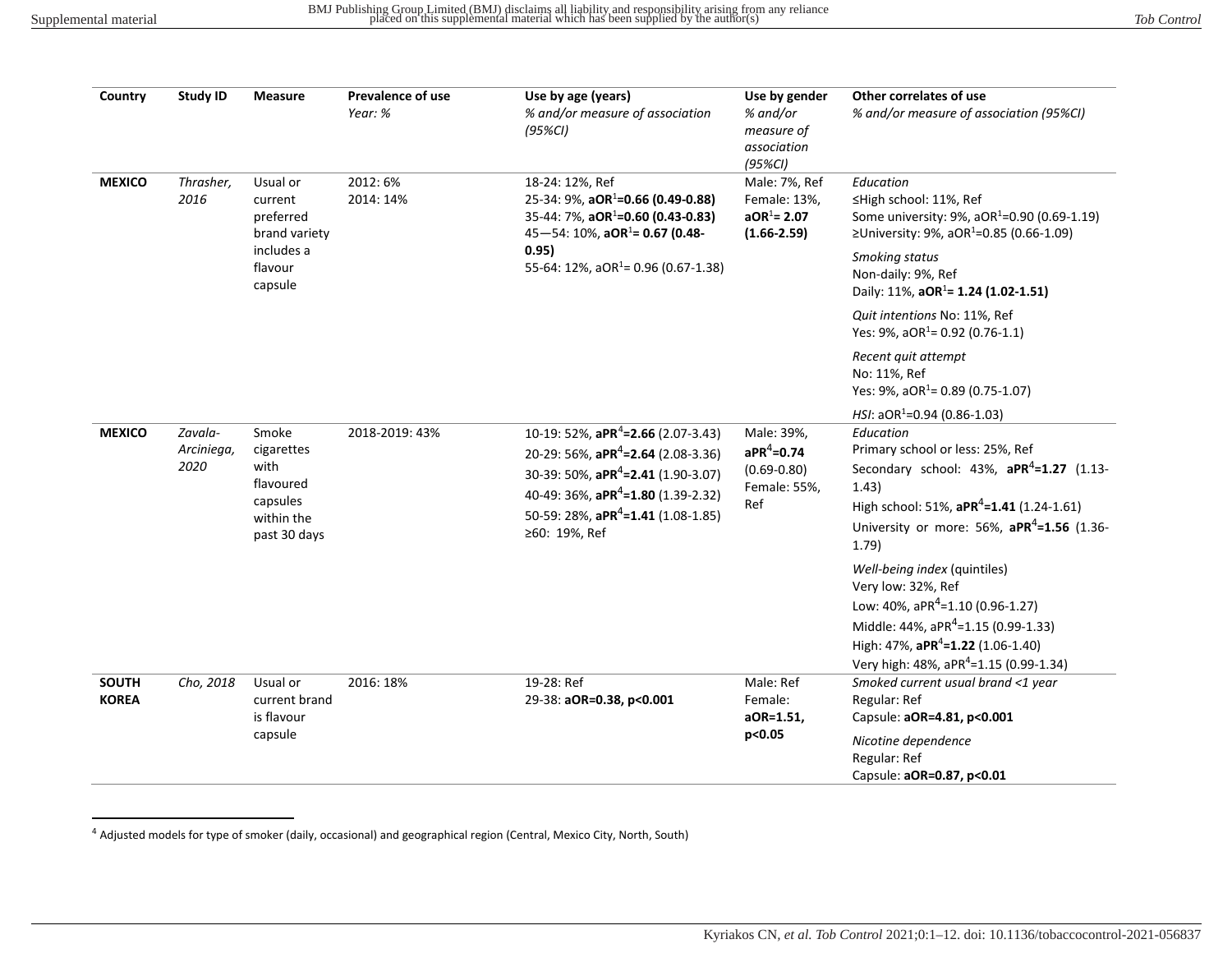<span id="page-3-1"></span><span id="page-3-0"></span>

| Country                         | <b>Study ID</b> | Measure                                                                             | <b>Prevalence of use</b><br>Year: % | Use by age (years)<br>% and/or measure of association<br>$(95\%Cl)$                                                                                                 | Use by gender<br>% and/or<br>measure of<br>association<br>$(95\%Cl)$                                                                  | Other correlates of use<br>% and/or measure of association (95%CI)                                                                                                                                                                                    |
|---------------------------------|-----------------|-------------------------------------------------------------------------------------|-------------------------------------|---------------------------------------------------------------------------------------------------------------------------------------------------------------------|---------------------------------------------------------------------------------------------------------------------------------------|-------------------------------------------------------------------------------------------------------------------------------------------------------------------------------------------------------------------------------------------------------|
| <b>UNITED</b><br><b>KINGDOM</b> | Moodie,<br>2019 | Cig brand has<br>flavour<br>capsule                                                 | 2016: 13%                           | 25-34 vs. 18-24: aOR <sup>5</sup> =0.46<br>$(0.33 - 0.64)$<br>35-44 vs. 18-34: aOR <sup>5</sup> =0.41<br>$(0.30 - 0.54)$<br>45-54 vs. 18-44: aOR <sup>5</sup> =0.33 | Male: Ref<br>Female:<br>$aOR5=1.15$<br>$(0.92 - 1.43)$                                                                                | Race/ethnicity<br>White British: Ref<br>Other white: aOR <sup>5</sup> =1.85 (1.26-2.72)<br>Other: aOR <sup>5</sup> =1.16 (0.76-1.78)<br>Not stated: aOR <sup>5</sup> =0.46 (0.11-1.99)                                                                |
|                                 |                 |                                                                                     |                                     | $(0.24 - 0.45)$<br>55+ vs. 18-54: aOR <sup>5</sup> =0.36<br>$(0.27 - 0.48)$                                                                                         |                                                                                                                                       | Social Grade<br>ABC1: Ref<br>C2DE: aOR <sup>5</sup> =1.11 (0.88-1.40)<br>Not stated: aOR <sup>5</sup> =0.86 (0.43-1.74)                                                                                                                               |
|                                 |                 |                                                                                     |                                     |                                                                                                                                                                     |                                                                                                                                       | HSI<br>$0:$ Ref<br>1 vs 0: $aOR^5 = 0.89$ (0.63-1.26)<br>2 vs. $(0-1)$ : $aOR5=0.89$ $(0.65-1.22)$<br>3 vs. (0-2): $aOR5= 0.83$ (0.62-1.11)<br>4-6 vs. (0-3): $aOR^5 = 0.87$ (0.60-1.27)<br>Not stated vs. (0-6): aOR <sup>5</sup> = 1.14 (0.48-2.70) |
|                                 |                 |                                                                                     |                                     |                                                                                                                                                                     |                                                                                                                                       | Quit intentions (next 6 months)<br>No: Ref<br>Yes: aOR <sup>5</sup> =1.74 (1.40-2.17)                                                                                                                                                                 |
| <b>UNITED</b><br><b>STATES</b>  | Emond,<br>2017  | Usual or last-<br>2013-2014: 4.3%<br>smoked cig is<br>flavour<br>capsule<br>variant | ≥45: 0.09% (0.6-1.0)                | 18-24: 9.4% (8.2-10.8), p<0.001<br>25-34: 6.0% (5.1-7.0), p<0.001<br>35-44: 3.7% (2.9-4.7), p<0.001                                                                 | No association.                                                                                                                       | 18-24-year-olds<br>Race/ethnicity<br>Hispanic: 17.3% (13.1-22.4)<br>Non-Hispanic white: 8.4% (7.0-10.1)<br>Non-Hispanic black: 3.2% (1.1-8.8)<br>Other: 9.1%<br>p<0.05 among Hispanic than non-Hispanic<br>white or black                             |
|                                 |                 |                                                                                     |                                     |                                                                                                                                                                     | Smoke some days (vs every day)<br>Non-menthol: 32.5% (29.6-35.5)<br>Menthol: 24.9% (21.8-28.3)<br>Capsule: 46.3% (39.6-53.1), p<0.001 |                                                                                                                                                                                                                                                       |
|                                 |                 |                                                                                     |                                     |                                                                                                                                                                     |                                                                                                                                       | Mean cigs smoked/day<br>Non-menthol: 14.3 cigs (13.0-15.6)                                                                                                                                                                                            |

<sup>&</sup>lt;sup>5</sup> Adjusted models for sex, age, social grade, ethnicity, HSI, plans to quit in next 6 months.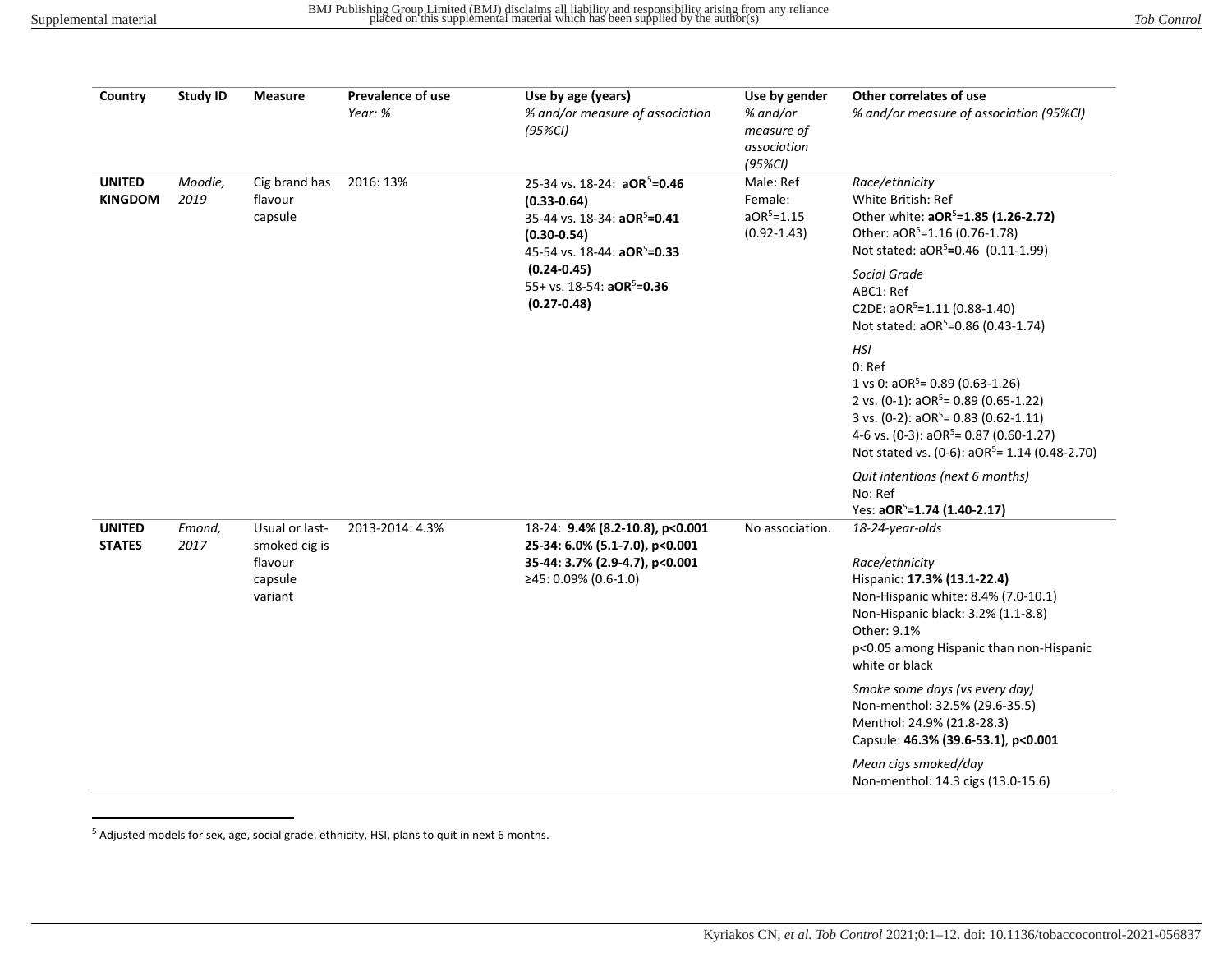<span id="page-4-1"></span><span id="page-4-0"></span>

| Country                        | <b>Study ID</b>     | <b>Measure</b>                                                                        | <b>Prevalence of use</b> | Use by age (years)                                                                                                                                                                                                         | Use by gender                                                     | Other correlates of use                                                                                                                                                                                                                                                                                                                                                                                                                                                                                                                               |
|--------------------------------|---------------------|---------------------------------------------------------------------------------------|--------------------------|----------------------------------------------------------------------------------------------------------------------------------------------------------------------------------------------------------------------------|-------------------------------------------------------------------|-------------------------------------------------------------------------------------------------------------------------------------------------------------------------------------------------------------------------------------------------------------------------------------------------------------------------------------------------------------------------------------------------------------------------------------------------------------------------------------------------------------------------------------------------------|
|                                |                     |                                                                                       | Year: %                  | % and/or measure of association<br>$(95\%Cl)$                                                                                                                                                                              | % and/or<br>measure of<br>association<br>$(95\%Cl)$               | % and/or measure of association (95%CI)                                                                                                                                                                                                                                                                                                                                                                                                                                                                                                               |
|                                |                     |                                                                                       |                          |                                                                                                                                                                                                                            |                                                                   | Menthol: 13.1 cigs (11.6-14.6)<br>Capsule: 10.7 cigs (9.1-12.30), p<0.01                                                                                                                                                                                                                                                                                                                                                                                                                                                                              |
|                                |                     |                                                                                       |                          |                                                                                                                                                                                                                            |                                                                   | Polytobacco use<br>Non-menthol: 41.2% (38.6-43.9)<br>Menthol: 35.7% (32.6-38.9), p<0.05<br>Capsule: 40.9% (34.4-47.7)                                                                                                                                                                                                                                                                                                                                                                                                                                 |
|                                |                     |                                                                                       |                          |                                                                                                                                                                                                                            |                                                                   | Smoking history <sup>6</sup><br>Nicotine dependence $\overline{ }$                                                                                                                                                                                                                                                                                                                                                                                                                                                                                    |
| <b>UNITED</b><br><b>STATES</b> | Thrasher,<br>2016   | Usual or<br>current<br>preferred<br>brand variety<br>includes a<br>flavour<br>capsule | 2012:4%<br>2014: 4%      | 18-24: 10%, Ref<br>25-34: 6%, aOR <sup>1</sup> =0.64 (0.45-0.89)<br>35-44: 3%, aOR <sup>1</sup> =0.36 (0.23-0.56)<br>$45 - 54$ : 2%, aOR <sup>1</sup> =0.16 (0.08-0.29)<br>55-64: 0.4%, aOR <sup>1</sup> =0.08 (0.04-0.18) | Male: 4%, Ref<br>Female: 5%,<br>$aOR^1 = 1.39$<br>$(1.03 - 1.88)$ | Race Ethnicity<br>Caucasian: 4%, Ref<br>African American: 4%, aOR <sup>1</sup> =0.53 (0.26-1.09)<br>Latino: 4%, aOR <sup>1</sup> =0.66 (0.47-0.94)<br>Other: 9%, aOR <sup>1</sup> =1.35 (0.75-2.43)<br>Education<br>≤High school: 4%, Ref<br>Some university: 5%, aOR <sup>1</sup> =0.98 (0.70-1.37)<br>≥University: 5%, aOR <sup>1</sup> =0.98 (0.67-1.45)<br><b>Smoking status</b><br>Non-daily: 6%, Ref<br>Daily: 4%, aOR <sup>1</sup> = 0.84 (0.60-1.17)<br><b>Quit intentions</b><br>No: 4%, Ref<br>Yes: 5%, aOR <sup>1</sup> = 1.11 (0.82-1.49) |
|                                |                     |                                                                                       |                          |                                                                                                                                                                                                                            |                                                                   | Recent quit attempt<br>No: 4%, Ref<br>Yes: 5%, aOR <sup>1</sup> = 1.04 (0.77-1.41)                                                                                                                                                                                                                                                                                                                                                                                                                                                                    |
|                                |                     |                                                                                       |                          |                                                                                                                                                                                                                            |                                                                   | HSI: $aOR^1 = 0.90$ (0.80-1.01)                                                                                                                                                                                                                                                                                                                                                                                                                                                                                                                       |
| <b>UNITED</b><br><b>STATES</b> | Schneller,<br>2020a | Usual brand:<br>non-menthol,                                                          | 2014-2015: 6%            | N/A                                                                                                                                                                                                                        | N/A                                                               | Mean (SE); Adjusted 6 <sup>8</sup> (95%CI)                                                                                                                                                                                                                                                                                                                                                                                                                                                                                                            |
|                                |                     | menthol in<br>tobacco only,<br>menthol in                                             | Menthol capsule only: 3% |                                                                                                                                                                                                                            |                                                                   | HSI:<br>Wave 1: Non-menthol: 2.4 (0.03), Ref<br>Menthol capsule only: 1.3 (0.10), p<0.05                                                                                                                                                                                                                                                                                                                                                                                                                                                              |

 $6$  Capsule daily smokers were more like to start smoking regularly when 18 years or older than non-menthol/ menthol daily smokers, p<0.001

<sup>7</sup> Capsule smokers were less likely to smoke within an hour of waking than non-menthol/ menthol smokers, p<0.001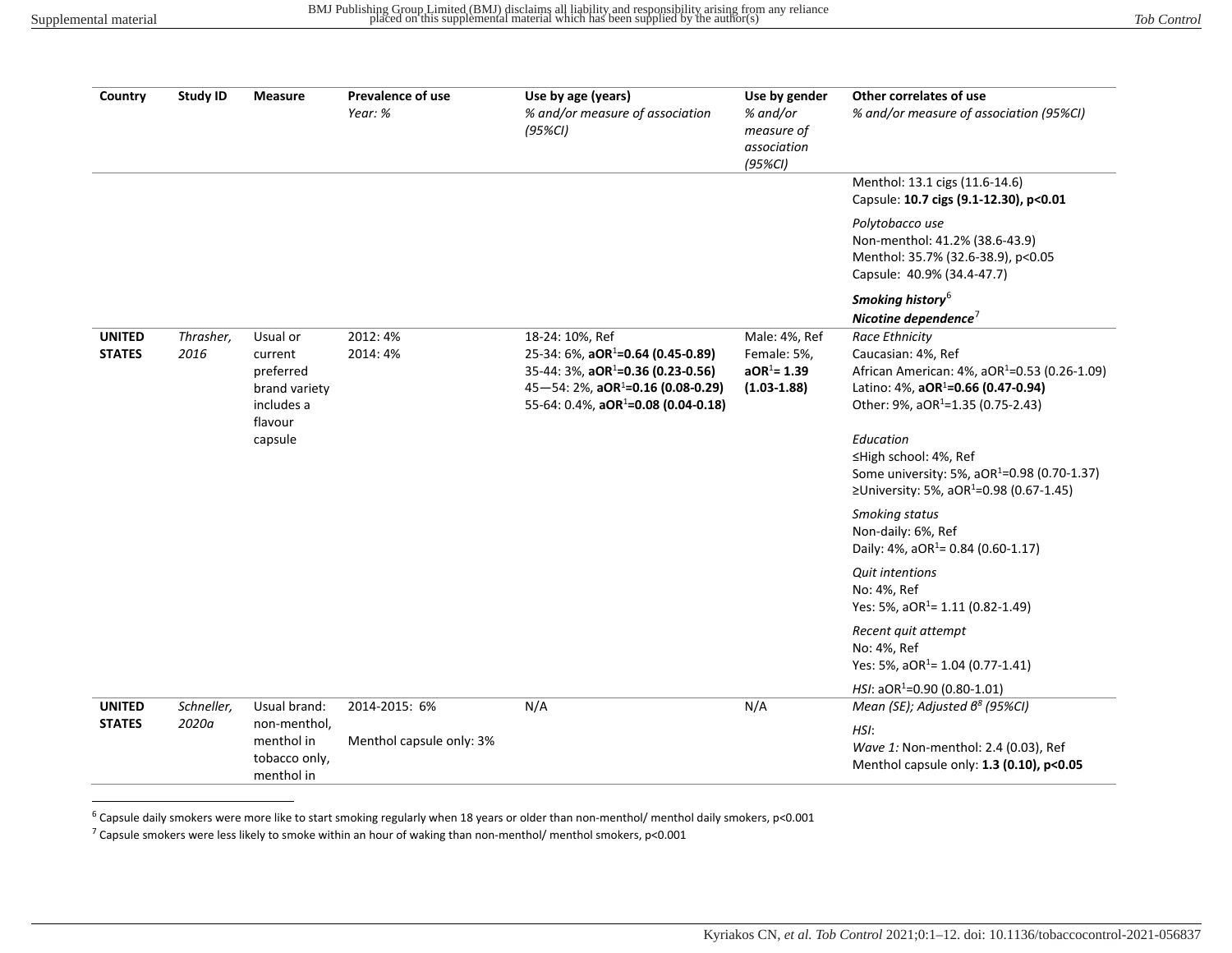<span id="page-5-0"></span>

| Country | <b>Study ID</b> | <b>Measure</b>                                             | <b>Prevalence of use</b><br>Year: %     | Use by age (years)<br>% and/or measure of association<br>(95%CI) | Use by gender<br>% and/or<br>measure of<br>association<br>$(95\%CI)$ | Other correlates of use<br>% and/or measure of association (95%CI)                                                                                                                                                                                                           |
|---------|-----------------|------------------------------------------------------------|-----------------------------------------|------------------------------------------------------------------|----------------------------------------------------------------------|------------------------------------------------------------------------------------------------------------------------------------------------------------------------------------------------------------------------------------------------------------------------------|
|         |                 | capsule only,<br>menthol in<br>both tobacco<br>and capsule | Menthol in tobacco and<br>capsule: 2.3% |                                                                  |                                                                      | Wave 2: Non-menthol: 2.27 (0.04), Ref<br>Menthol tobacco only: 2.06 (0.03), $\beta^8$ : -0.05<br>$(-0.12 - 0.03)$<br>Menthol capsule only: 1.35 (0.11), $\beta^8$ : -0.04<br>$(-0.20 - 0.12)$<br>Menthol tobacco and capsule: 1.76 (0.13),<br>$\beta^8$ : -0.13 (-0.30-0.03) |
|         |                 |                                                            |                                         |                                                                  |                                                                      | Made past quit attempt:<br>Non-menthol: 62.7%, Ref<br>Menthol tobacco only: 66.1%, $\beta^8$ : 1.00 (0.89-<br>1.13)<br>Menthol capsule only: 69.5%, $\beta^8$ : 1.14 (0.83-<br>1.57)<br>Menthol tobacco and capsule: 61.6%, $\beta^8$ :<br>$0.74(0.52-1.06)$                 |
|         |                 |                                                            |                                         |                                                                  |                                                                      | Successfully quit at Wave 2:<br>Non-menthol: 11.6%, Ref<br>Menthol tobacco only: 10.9%, $\beta^8$ : 1.09 (0.88-<br>1.37)<br>Menthol capsule only: 17.8%, $\beta^8$ : 1.21 (0.77-<br>1.90)<br>Menthol tobacco and capsule: 17.1%, $\beta^8$ :<br>1.48 (0.97-2.25)             |

**Bolded**= Statistically significant; N/A=Not applicable; 95%CI= 95% Confidence interval; SE= Standard error; SD= Standard deviation; aOR= Adjusted odds ratio; Ref= Reference category, Cig= Cigarette; HSI = Heaviness of Smoking Index: Time to first cigarette and daily number of cigarettes consumed; higher score (4–6); lower score (0-3)

<sup>8</sup> Adjusted models for sex, age, race/ethnicity, and education. HSI also included in models for successfully quit and made past quit attempt.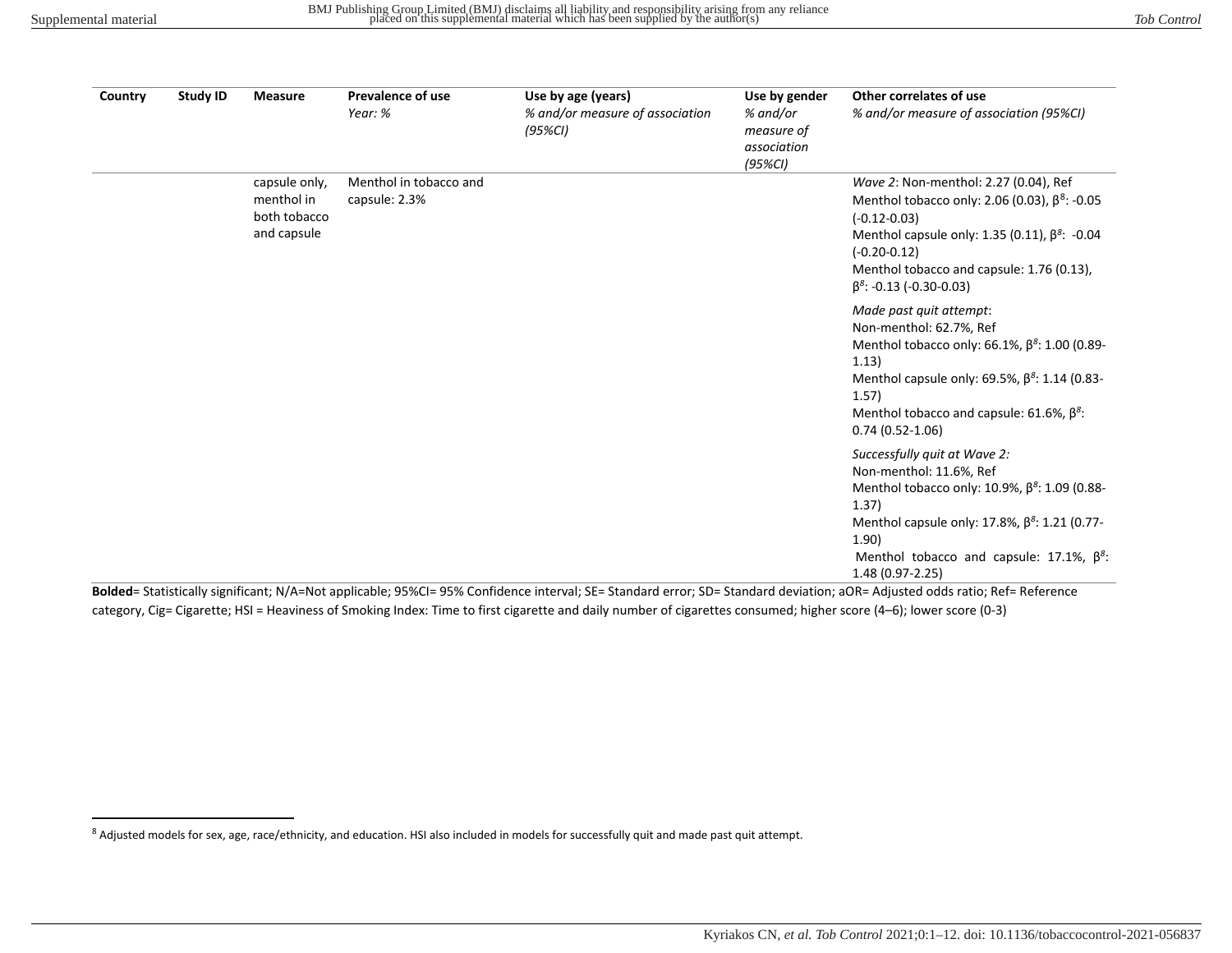## **Supplementary Table 2. Product perceptions and responses to the product of flavour capsule cigarette by construct**

**CONSTRUCT STUDY ID STUDY DESIGN/ POPULATION MEASURE MAIN RESULTS**

<span id="page-6-0"></span>

| Product perceptions <sup>9</sup>  |                                   |                                                                                                                                                                                                                                      |                                                                                                                                                                                                                                                        |                                                                                                                                                                                                                                                                                                                                                                                                                                                                                                                                                                                                                       |
|-----------------------------------|-----------------------------------|--------------------------------------------------------------------------------------------------------------------------------------------------------------------------------------------------------------------------------------|--------------------------------------------------------------------------------------------------------------------------------------------------------------------------------------------------------------------------------------------------------|-----------------------------------------------------------------------------------------------------------------------------------------------------------------------------------------------------------------------------------------------------------------------------------------------------------------------------------------------------------------------------------------------------------------------------------------------------------------------------------------------------------------------------------------------------------------------------------------------------------------------|
| <b>RISK</b><br><b>PERCEPTIONS</b> |                                   |                                                                                                                                                                                                                                      |                                                                                                                                                                                                                                                        |                                                                                                                                                                                                                                                                                                                                                                                                                                                                                                                                                                                                                       |
| PERCEIVED HARM                    | Barrientos-<br>Gutierrez,<br>2020 | Cross-sectional<br>with<br>survey<br>students aged 12-14 years from<br>Mexico, 2015; Discrete choice<br>experiment using a 3X25 design<br>with six attributes.                                                                       | Relative harm: For each choice set of<br>three packs: 'If you were to smoke, which<br>of these brands will harm your health the<br>most?' and 'which would harm your<br>health the least?", with the option "all<br>are equally harmful'.              | Packs with one capsule were perceived to have lower harm than<br>packs with no capsules (b=0.131, SE=0.04, p<0.01), however this was<br>not found for packs with two capsules. Normal branding (rather than<br>plain packaging) and packs with small HWLs (30%), respectively<br>enhanced perceptions of lower harm of packs with one flavour<br>capsule (b=-0.216, SE=0.06, p<0.001 and b=-0.192, SE=0.06, p<0.001,<br>respectively), but not for two capsules, compared to no capsules. Pall<br>Mall packs were perceived to have relatively lower harm compared<br>to Marlboro packs (b=-0.265, SE=0.06, p<0.001). |
|                                   | Brown,<br>2020                    | Focus groups with young adults<br>(smokers and non-smokers,<br>men and women) aged 18-24<br>years from Metro Manila,<br>Philippines; Viewed 26 cigarette<br>packs purchased in Manila<br>which varied in brand, flavour<br>and size. | Relative harm: Asked to place all packs<br>on a scale from 'least harmful to most<br>harmful'; Questions on why ranked packs<br>as they did, how the packs are similar and<br>different and what pack characteristics<br>contributed to their ranking. | Generally, there were no perceived differences in harm between<br>flavour capsule packs and non-flavoured packs.                                                                                                                                                                                                                                                                                                                                                                                                                                                                                                      |
|                                   | Emond,<br>2018                    | Cross-sectional<br>with<br>survey<br>7,181 adults, aged 18-44 years,<br>from the US who were current<br>or former established (≥100<br>lifetime cigarettes) cigarette<br>smokers.                                                    | Relative harm: Asked whether usual<br>brand is less harmful, no different or<br>more harmful compared with other<br>cigarette brands.                                                                                                                  | Among current, daily smokers aged 18-24 years, those whose usual<br>or last brand smoked was flavour capsule cigarettes, the majority<br>(84.8%, 95%CI: 74.5-91.4) believed their brand was no different in<br>harm compared to other brands. 4.2% (95%CI: 1.3-13.3) perceived<br>their brand to be less harmful and 11.0% (95%CI: 5.0-19.2) perceived<br>their brand to be more harmful. Harm perceptions among flavour<br>capsule smokers did not differ from non-menthol and menthol<br>smokers.                                                                                                                   |
|                                   | Hoek,<br>2019                     | <b>Discrete</b><br>choice<br>experiment<br>cross-sectional survey with 816                                                                                                                                                           | Relative harm; Relative levels of tar:<br>Asked to rate a capsule cigarette                                                                                                                                                                            | There were no significant differences in perceptions of capsule<br>cigarettes being less harmful or having lower tar, respectively                                                                                                                                                                                                                                                                                                                                                                                                                                                                                    |

<sup>&</sup>lt;sup>9</sup> Product perceptions, as defined in the Hypothetical Model of Tobacco Consumer Response, encompass "subjective responses to product information, and include individual perceptions of risk, attitudes and beliefs about the product, social acceptability, and outcome expectancies such as satisfactory nicotine and sensory effects". (Rees VW, Kreslake JM, Cummings KM, et al. Assessing consumer responses to potential reduced-exposure tobacco products: a review of tobacco industry and independent research methods. Cancer Epidemiol Biomarkers Prev. 2009;18(12):3225-3240).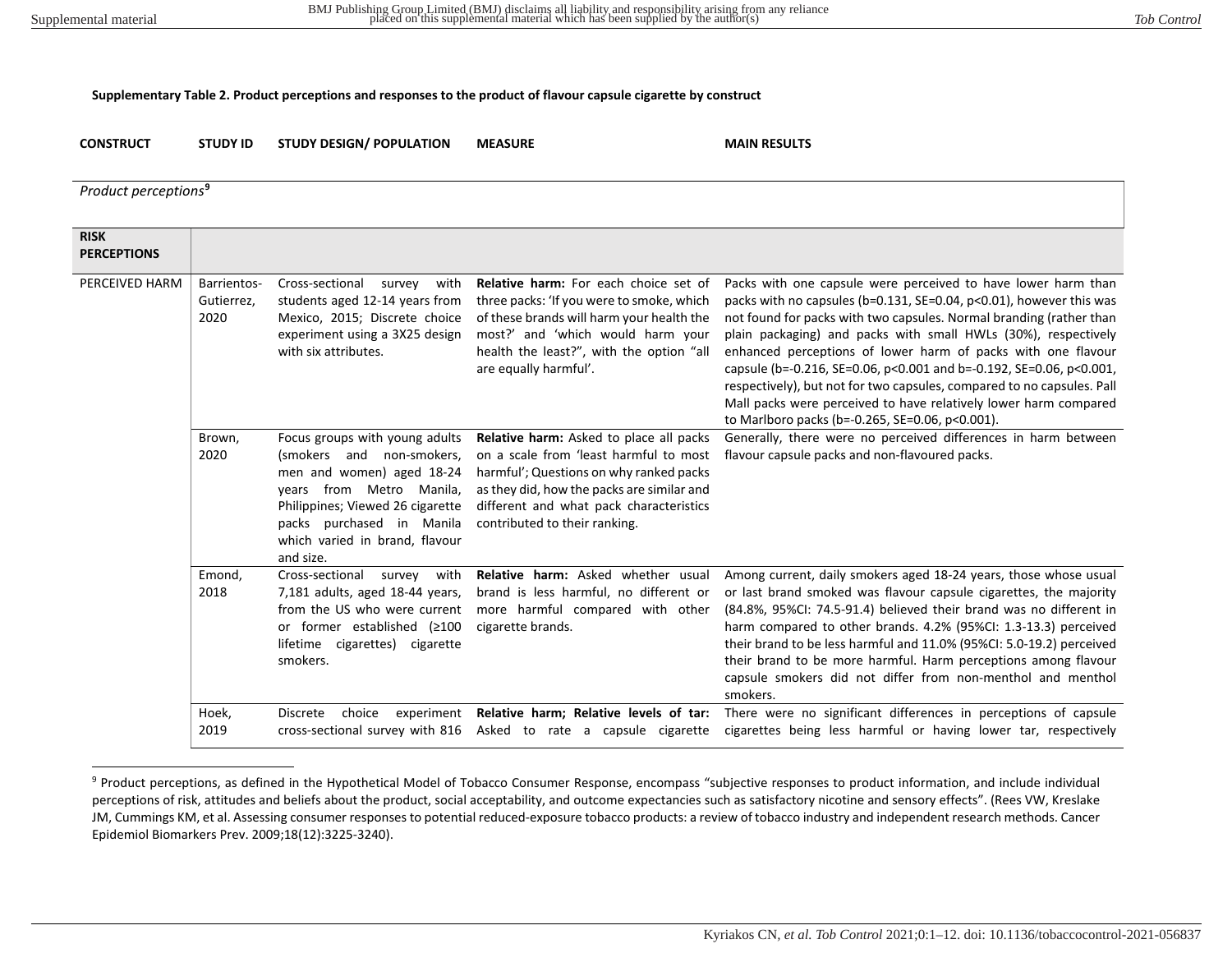<span id="page-7-1"></span><span id="page-7-0"></span>

| CONSTRUCT | <b>STUDY ID</b> | <b>STUDY DESIGN/ POPULATION</b>                                                                                                                                                                                                                                    | <b>MEASURE</b>                                                                                                                                                                                                                                                                                                                                                                                                   | <b>MAIN RESULTS</b>                                                                                                                                                                                                                                                                                                                                                                                                                                                                                                                                                                                                                                                                                                                                                                                                                                                                                                                                                                                                                                                                                                                                                                                                                          |
|-----------|-----------------|--------------------------------------------------------------------------------------------------------------------------------------------------------------------------------------------------------------------------------------------------------------------|------------------------------------------------------------------------------------------------------------------------------------------------------------------------------------------------------------------------------------------------------------------------------------------------------------------------------------------------------------------------------------------------------------------|----------------------------------------------------------------------------------------------------------------------------------------------------------------------------------------------------------------------------------------------------------------------------------------------------------------------------------------------------------------------------------------------------------------------------------------------------------------------------------------------------------------------------------------------------------------------------------------------------------------------------------------------------------------------------------------------------------------------------------------------------------------------------------------------------------------------------------------------------------------------------------------------------------------------------------------------------------------------------------------------------------------------------------------------------------------------------------------------------------------------------------------------------------------------------------------------------------------------------------------------|
|           |                 | young adults (425 daily/non-<br>daily current smokers, 224<br>susceptible non-smokers <sup>10</sup> , and<br>155 former smokers), aged 18-<br>25 years from New Zealand.                                                                                           | compared to an unflavoured cigarette on<br>perceived relative harm and levels of tar,<br>respectively, on a seven-point semantic<br>differential scale, where 1 is negative and<br>7 is positive                                                                                                                                                                                                                 | between daily and non-daily smokers and former and never<br>susceptible non-smokers <sup>10</sup> , with all groups having a mean score<br>between 4.1 and 4.3 for relative harm and between 4.3 and 4.4 for<br>relative levels of tar.                                                                                                                                                                                                                                                                                                                                                                                                                                                                                                                                                                                                                                                                                                                                                                                                                                                                                                                                                                                                      |
|           | Moodie,<br>2015 | Focus groups with 75 female<br>non-smokers and occasional<br>smokers aged 12-24 years from<br>Glasgow,<br>Scotland,<br>United<br>Kingdom in 2013; 12 focus<br>groups segmented by age (12-<br>14, 15-17, 18-24) and social<br>grade (ABC1, C2DE).                  | Relative harm and reasons why:<br>Participants shown 11 cigarettes (2<br>standard, 2 coloured, 4 slim, 1<br>aromatized black cigarette, 1 menthol,<br>and 1 menthol capsule) and asked to<br>order the cigarettes by harm (most/least)<br>and the reasons behind the ordering<br>There was also general<br>decisions.<br>when participants were<br>discussion<br>shown the menthol capsule inside the<br>filter. | 'The capsule and menthol cigarettes tended to be placed together<br>and ranked as less harmful, positioned either alongside the four slim<br>and pink cigarettes or as slightly more harmful than these cigarettes.<br>The capsule and menthol cigarettes were, however, usually ranked<br>less harmful than the two standard cigarettes. The prevailing view<br>was that menthol flavouring implied a safer cigarette While the<br>capsule cigarette was placed alongside the menthol cigarette and<br>towards the least harmful, perceptions of harm were less clear after<br>participants were shown the capsule inside the filter. While the<br>perception that the capsule cigarette would be less harmful persisted,<br>some participants recognized that the cigarette was just the same as<br>a standard cigarette but with a different flavouring. Others thought it<br>would be more harmful. These participants were surprised at the<br>capsule's appearance, likened it to chemicals and became concerned<br>about the extra ingredients need to change the taste That looks<br>more dangerous looks like something you would put in your laundry.<br>It's just extra chemicals isn't it?" (18-24-year-old occasional smoker).' |
|           | Moodie,<br>2018 | Focus groups with 120 current<br>smokers aged 16 to 50+ years<br>from Glasgow and Edinburgh,<br>Scotland, United Kingdom in<br>2015;<br>12<br>focus<br>groups<br>segmented by gender, age (16-<br>17, 18-24, 25-35, 36-50, >50),<br>and social grade (ABC1, C2DE). | Relative harm and reasons why:<br>Participants given a number of cigarettes,<br>including two capsule cigarettes. Not<br>explicitly measured, but perceptions<br>around relative harm of capsule<br>cigarettes emerged as a theme from the<br>data.                                                                                                                                                              | 'Participants were not explicitly asked to comment on the perceived<br>harm of capsule cigarettes, which was seldom discussed in groups.<br>Where it was, discussion indicated some confusion about the<br>harmfulness of capsule cigarettes in comparison to traditional<br>cigarettes, which was generally related to mixed perceptions of<br>menthol. One view was that capsules would be less harmful because<br>they contain menthol, whereas others thought they could be more<br>harmful because menthol was perceived to open up the airways and<br>allow more toxins in the lungs. The final view was that there would<br>be no difference in terms of harm.'                                                                                                                                                                                                                                                                                                                                                                                                                                                                                                                                                                       |
|           | Moodie,<br>2019 | Cross-sectional<br>with<br>survey<br>3620 factory-made cigarette<br>smokers, who had smoked in<br>the past month aged 18+ years<br>from the United Kingdom.                                                                                                        | Relative harm: 'Is your usual (current)<br>brand of cigarettes a little less harmful,<br>no different, or a little more harmful,<br>compared to other brands?'                                                                                                                                                                                                                                                   | Perceptions of harm did not differ significantly between flavour<br>capsule and non-capsule smokers.                                                                                                                                                                                                                                                                                                                                                                                                                                                                                                                                                                                                                                                                                                                                                                                                                                                                                                                                                                                                                                                                                                                                         |

<sup>&</sup>lt;sup>10</sup> Susceptible non-smokers = Never smoked regularly, but gave responses other than 'Definitely would not smoke if offered a cigarette by a friend' or 'Definitely will not smoke a cigarette in the next 12 months'.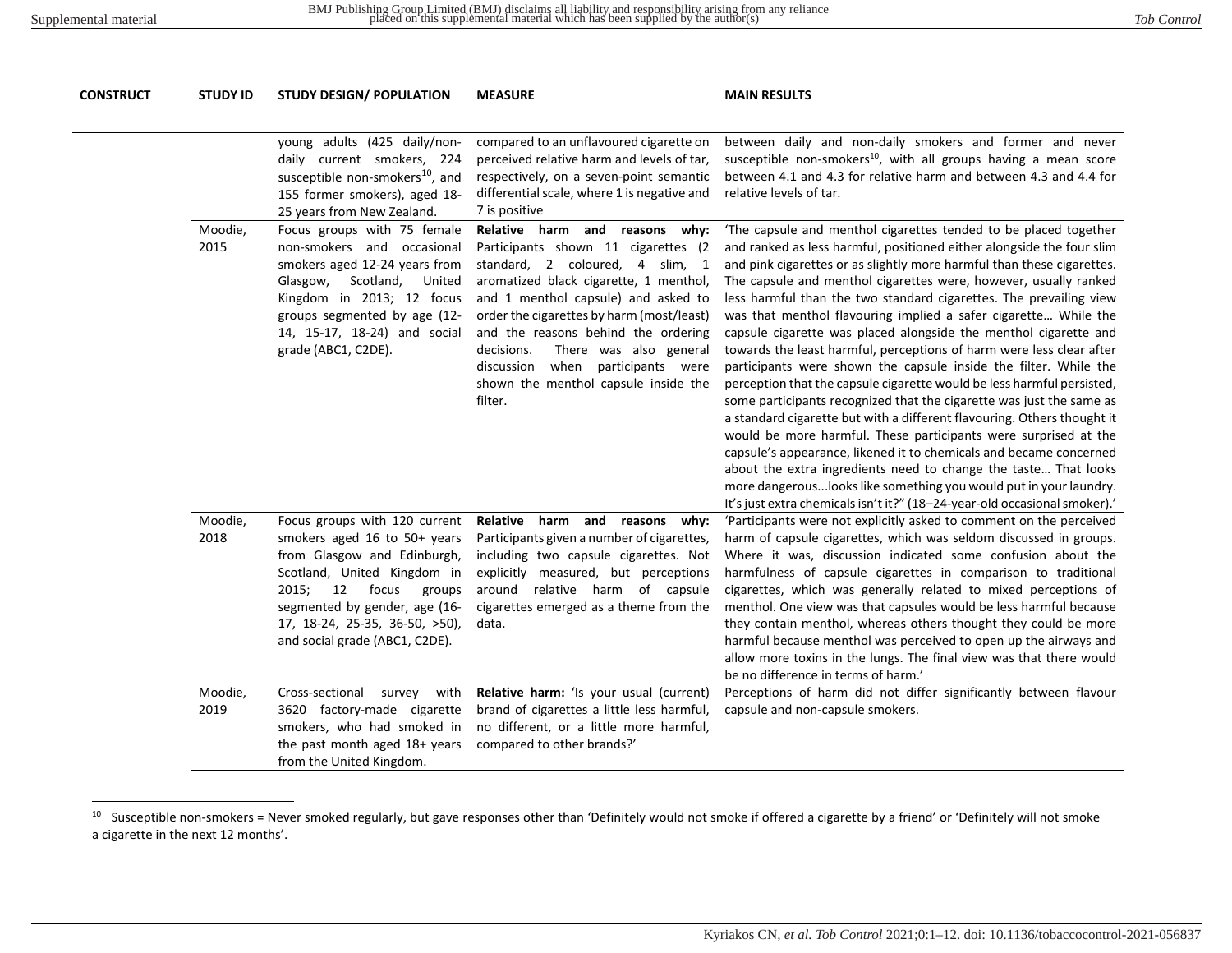<span id="page-8-1"></span><span id="page-8-0"></span>

| <b>CONSTRUCT</b>                        | <b>STUDY ID</b>     | <b>STUDY DESIGN/ POPULATION</b>                                                                                                                                                                                                                          | <b>MEASURE</b>                                                                                                                                                                                                                                                                                                                             | <b>MAIN RESULTS</b>                                                                                                                                                                                                                                                                                                                                                                                                                                                                                                                                                     |
|-----------------------------------------|---------------------|----------------------------------------------------------------------------------------------------------------------------------------------------------------------------------------------------------------------------------------------------------|--------------------------------------------------------------------------------------------------------------------------------------------------------------------------------------------------------------------------------------------------------------------------------------------------------------------------------------------|-------------------------------------------------------------------------------------------------------------------------------------------------------------------------------------------------------------------------------------------------------------------------------------------------------------------------------------------------------------------------------------------------------------------------------------------------------------------------------------------------------------------------------------------------------------------------|
|                                         | Schneller,<br>2020b | Randomised controlled study<br>design <sup>11</sup> with 18 smokers aged<br>18-65 years who smoked 5+<br>cigarettes<br>daily,<br>primarily<br>preferred<br>mentholated<br>cigarettes, and were not trying<br>to quit smoking, from the United<br>States. | Perceived risk: At the end of each<br>smoking session, participants used a 10-<br>run ladder to assess perceived risk of the<br>cigarette product after smoking the<br>cigarette replicates assigned for each<br>session, with the top of the ladder<br>representing a greater health risk and the<br>bottom was no or little health risk. | There were no significant differences in mean risk perception scores<br>according to cigarette product (F (4,64)=0.77; p=0.448). Scores<br>showed that most participants felt that all cigarette products were<br>harmful to their health.                                                                                                                                                                                                                                                                                                                              |
|                                         | Thrasher,<br>2016   | Quarterly surveys with smokers<br>aged 18-64 from Australia<br>(n=5864 observations, n=2710<br>individuals), Mexico (n=5723<br>observations, n=3366<br>individuals), and the US<br>(n=6865 observations, n=4154<br>individuals).                         | Relative harm: 'Compared to other<br>cigarettes, how much less/more harmful<br>is your brand and type of cigarettes?'<br>(much less harmful, a little less harmful,<br>the same, a little more harmful, much<br>more harmful).                                                                                                             | Mexican smokers who preferred discount flavour capsules were more<br>likely than regular premium brand smokers to view their brand as less<br>harmful (b: 0.07, SE: 0.03, p<0.05). US smokers who preferred flavour<br>capsule varieties (only found among premium brands) were more<br>likely to view their brand as less harmful than smokers who preferred<br>regular premium brands (b: 0.08, SE:0.03, p<0.05). No difference<br>observed in Australia.                                                                                                             |
| <b>OUTCOME</b><br><b>EXPECTANCIES12</b> |                     |                                                                                                                                                                                                                                                          |                                                                                                                                                                                                                                                                                                                                            |                                                                                                                                                                                                                                                                                                                                                                                                                                                                                                                                                                         |
| SMOOTHNESS,<br><b>LIGHTNESS</b>         | Cho, 2018           | Cross-sectional<br>survey<br>with<br>1,940 adult smokers, aged 18+<br>years from South Korea.                                                                                                                                                            | Smoothness on throat: 'Thinking about<br>the cigarette you usually/ currently<br>smoke, are your cigarettes harsher or<br>smoother on your throat?' (Harsher,<br>About the Same, Smoother)                                                                                                                                                 | Flavour capsule cigarette smokers were more likely than regular<br>cigarette smokers to report that their cigarette varieties are lighter in<br>taste (b: 0.18, $p < 01$ ) and smoother on throat (b: 0.12, $p < 05$ ).                                                                                                                                                                                                                                                                                                                                                 |
|                                         | Gilbert,<br>2021    | In-depth interviews with 41<br>women smokers, aged 18-40<br>years from Australia.                                                                                                                                                                        | Lighter, milder, less harsh on throat;<br>Less substance: Not explicitly measured,<br>but emerged as a theme.                                                                                                                                                                                                                              | 'For many, menthol capsules made the cigarettes feel "lighter",<br>"milder", less "harsh on your throat", "not as strong" as regular<br>cigarettes, and allowed them to avoid "that disgusting taste in my<br>mouth" "I don't like harsh cigarettes. They (Winfield Optimum<br>Crush) feel very, very light. That's why I like them. Especially if you<br>pop them at the start, they're extremely light. Enjoyable and lighter,<br>yeah"; "It's not as harsh as just smoking it on its own".' Among<br>smokers who didn't use menthol capsules, they preferred regular |

<sup>&</sup>lt;sup>11</sup> Participants were randomly assigned to one of four sampling groups, which varied in the sequence of the cigarette products that were smoked (Camel Crush crushed, Camel Crush uncrushed, Camel Menthol crushed, and Camel Menthol uncrushed) (R.J. Reynolds, Winston-Salem, NC). All participants smoked all available cigarette products. At the baseline session, all participants smoked their preferred brand, which allowed them to serve as their own control.

<sup>&</sup>lt;sup>12</sup> "Outcome expectancies" is a construct of product perceptions from the Hypothetical Model of Tobacco Consumer Response with examples described as satisfactory nicotine and sensory effects (Rees VW, Kreslake JM, Cummings KM, et al. Assessing consumer responses to potential reduced-exposure tobacco products: a review of tobacco industry and independent research methods. Cancer Epidemiol Biomarkers Prev. 2009;18(12):3225-3240). Outcome expectancies originates from social learning theory and refers to a person's beliefs about the likelihood that a behaviour will result in specific outcomes or consequences (Maisto SA, Karey KB, Bradizza CM. Social learning theory. In: Leonard KE, Blane HT, editors. Psychological Theories of Drinking and Alcoholism. New York: Guilford Press; 1999. pp. 106–163).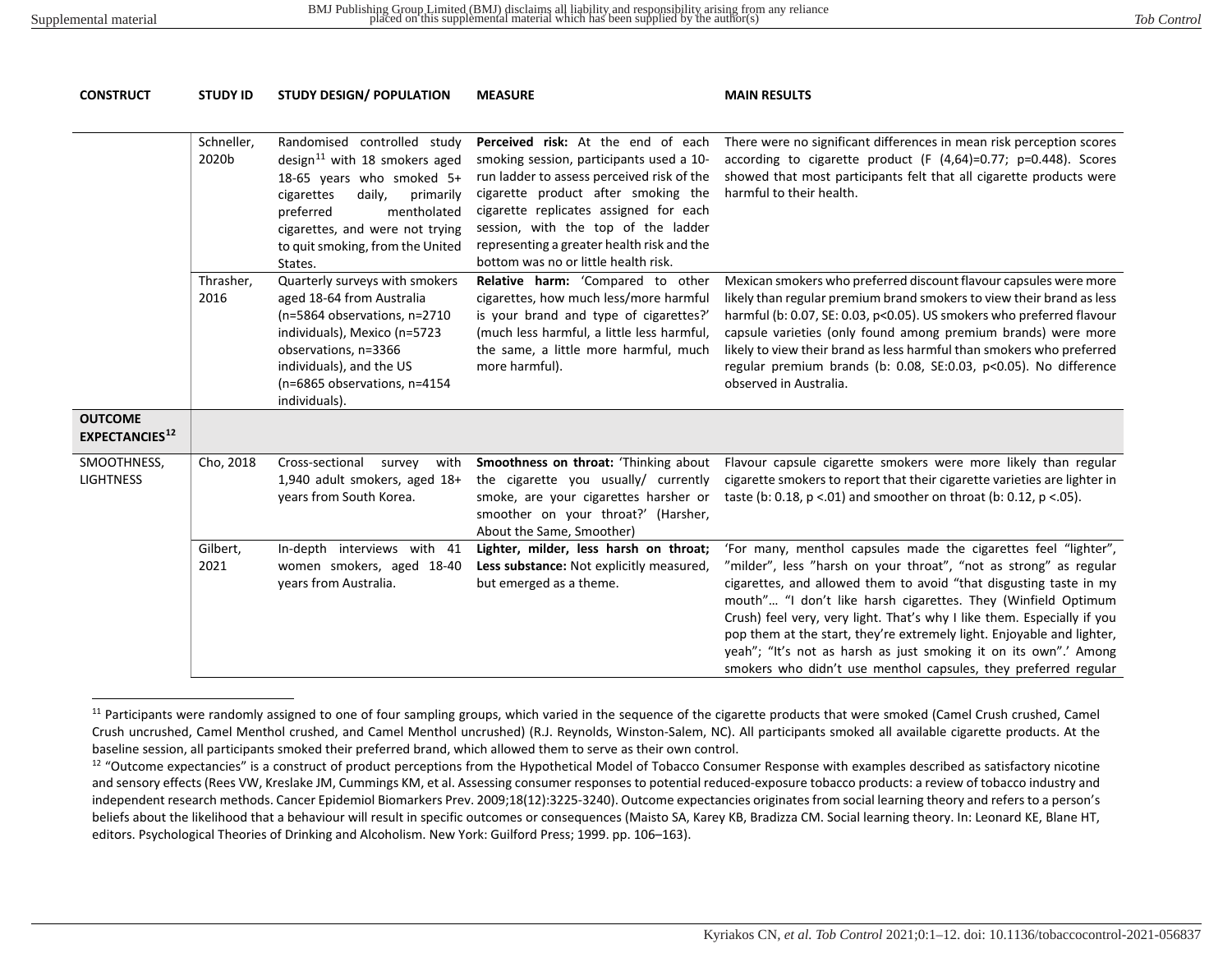| <b>CONSTRUCT</b>       | <b>STUDY ID</b>   | <b>STUDY DESIGN/ POPULATION</b>                                                                                                                                                                                                              | <b>MEASURE</b>                                                                                                                                                                                                                                     | <b>MAIN RESULTS</b>                                                                                                                                                                                                                                                                                                                                                                                                                                                                                                                                                                                                                                                                                                                                                                                                                                                                                                                                                                                                                                                                                                                                                                                                                                                                                                                   |
|------------------------|-------------------|----------------------------------------------------------------------------------------------------------------------------------------------------------------------------------------------------------------------------------------------|----------------------------------------------------------------------------------------------------------------------------------------------------------------------------------------------------------------------------------------------------|---------------------------------------------------------------------------------------------------------------------------------------------------------------------------------------------------------------------------------------------------------------------------------------------------------------------------------------------------------------------------------------------------------------------------------------------------------------------------------------------------------------------------------------------------------------------------------------------------------------------------------------------------------------------------------------------------------------------------------------------------------------------------------------------------------------------------------------------------------------------------------------------------------------------------------------------------------------------------------------------------------------------------------------------------------------------------------------------------------------------------------------------------------------------------------------------------------------------------------------------------------------------------------------------------------------------------------------|
|                        |                   |                                                                                                                                                                                                                                              |                                                                                                                                                                                                                                                    | cigarettes because of the ""burn" and "heat that you get", which<br>makes "everything become clearer than it did", "makes me feel<br>present", "in the moment" "I like the burn of the cigarette, Okay. I<br>like the drawing into my lungs and exhaling it's like taking a deep<br>breath, but like, there's more substance to it"; "Cause when I'm<br>stressed it kind of like burns but it like centres me () So it's like it<br>grounds me cause I have a lot of anxiety".'                                                                                                                                                                                                                                                                                                                                                                                                                                                                                                                                                                                                                                                                                                                                                                                                                                                       |
|                        | Hoek,<br>2019     | choice experiment<br>Discrete<br>cross-sectional survey with 816<br>young adults (425 daily/non-<br>daily current smokers, 224<br>susceptible non-smokers <sup>10</sup> , and<br>155 former smokers), aged 18-<br>25 years from New Zealand. | Smoother taste: Asked to rate a capsule<br>cigarette compared to an unflavoured<br>cigarette on whether they have a<br>smoother taste, on a seven-point<br>semantic differential scale, where 1 is<br>negative and 7 is positive.                  | Non-daily smokers (4.8, 95%CI: 4.6-5.1, p<0.05), former smokers (4.9,<br>95%CI: 4.7-5.1, p<0.05) and susceptible non-smokers <sup>10</sup> (5.0, 95%CI:<br>4.8-5.1, p<0.001) were significantly more likely than daily smokers<br>(4.5, 95%CI: 4.3-4.7) to perceive capsule cigarettes as having a<br>smoother taste.                                                                                                                                                                                                                                                                                                                                                                                                                                                                                                                                                                                                                                                                                                                                                                                                                                                                                                                                                                                                                 |
|                        | Thrasher,<br>2016 | Quarterly surveys with smokers<br>aged 18-64 from Australia<br>(n=5864 observations, n=2710<br>individuals), Mexico (n=5723<br>n=3366<br>observations,<br>individuals), and the US (n=6865<br>observations,<br>$n = 4154$<br>individuals).   | Lighter; Smoother: 'Compared to other<br>how much lighter/more<br>cigarettes,<br>intense<br>smoother/harsher,<br>and<br>respectively, is your brand and type of<br>cigarettes?' (much more, a little more,<br>the same, a little more, much more). | Australian smokers who preferred flavour capsule varieties were<br>more likely than those who preferred regular brands to view their<br>brand as smoother (b: 0.27, SE: 0.10, p<0.01). Mexican smokers who<br>preferred discount flavour capsules were more likely than regular<br>premium brand smokers to view their brand as lighter (b: 0.43, SE:<br>0.08, p<0.001) and smoother (b: 0.49, SE: 0.07, p<0.001). US smokers<br>who preferred flavour varieties (only found among premium brands)<br>were more likely to view their brand as smoother (b: 0.25, SE: 0.07,<br>p<0.001) than smokers who preferred regular premium brands.                                                                                                                                                                                                                                                                                                                                                                                                                                                                                                                                                                                                                                                                                             |
| TASTE/BREATH/<br>SMELL | Gilbert,<br>2021  | In-depth interviews with 41<br>women smokers, aged 18-40<br>years from Australia.                                                                                                                                                            | Taste more minty, sweeter, fresher,<br>cleaner, artificial; Smell less: Not<br>explicitly measured, but emerged as a<br>theme.                                                                                                                     | 'Most young women gave accounts that menthol capsules improved<br>the taste of cigarettes, with participants describing the menthol<br>flavour as "fresh", "refreshing", "like a blast of mint", and "not as<br>bitter" as regular cigarettes "It's almost like a breath of fresh air.<br>They just seem a bit cleaner, a bit fresher"; "Kind of feels like healthier<br>in a way because it's more refreshing"; "It's more like an air-con in<br>your mouth". Some young women explained that when compared<br>with menthol flavour capsule cigarettes, regular cigarettes are "just<br>dirty", "dirty tasting", "horrendous", "look yuck" and as "tasting like<br>chemicals"Some participants provided accounts that "If I can't get<br>my menthol cigarettes, I won't smoke".  Menthol flavour capsule<br>cigarettes are like smoking a sweet or breath mint: "They don't<br>even taste like a cigarette. They taste like you're just smoking a<br>minty"; "There's like this little ball, you pop it. Some people literally<br>take it out and just taste it. Like it pops in your mouth and it's just like<br>mint." The mint flavour of the menthol capsule with masked the taste<br>of tobacco. "I have this weird thing in my head that maybe-it's more<br>subconscious-that I won't smell of cigarettes either, because if I |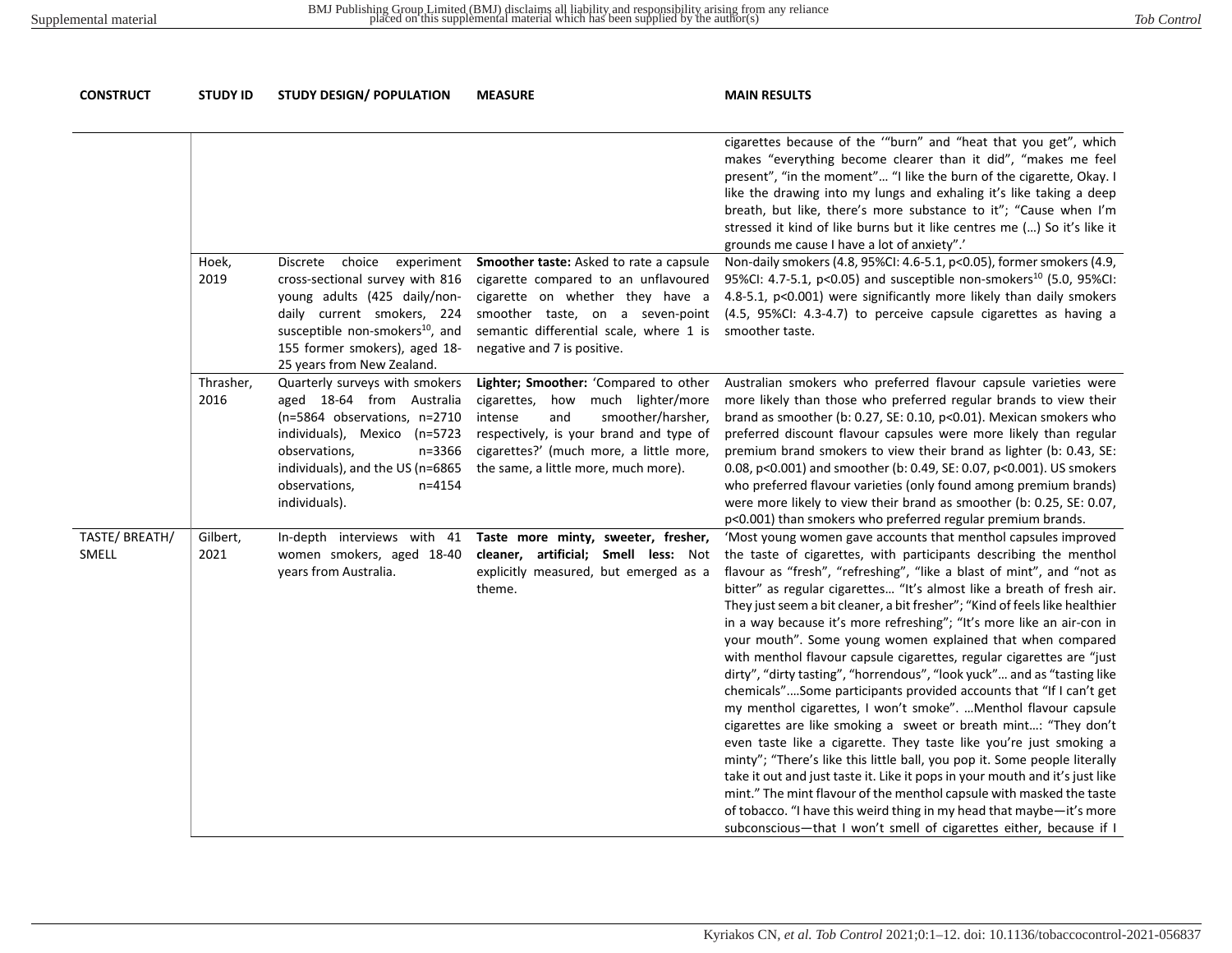| CONSTRUCT | <b>STUDY ID</b> | <b>STUDY DESIGN/ POPULATION</b>                                                                                                                                                                                                                 | <b>MEASURE</b>                                                                                                                                                                                                                                                                                                                                                                                                                                                                | <b>MAIN RESULTS</b>                                                                                                                                                                                                                                                                                                                                                                                                                                                                                                                                                                                                                                                                                                                                                                                                                                                                                                                                                                                                                                                                                                                                                                                                                                                                                                                                                                |
|-----------|-----------------|-------------------------------------------------------------------------------------------------------------------------------------------------------------------------------------------------------------------------------------------------|-------------------------------------------------------------------------------------------------------------------------------------------------------------------------------------------------------------------------------------------------------------------------------------------------------------------------------------------------------------------------------------------------------------------------------------------------------------------------------|------------------------------------------------------------------------------------------------------------------------------------------------------------------------------------------------------------------------------------------------------------------------------------------------------------------------------------------------------------------------------------------------------------------------------------------------------------------------------------------------------------------------------------------------------------------------------------------------------------------------------------------------------------------------------------------------------------------------------------------------------------------------------------------------------------------------------------------------------------------------------------------------------------------------------------------------------------------------------------------------------------------------------------------------------------------------------------------------------------------------------------------------------------------------------------------------------------------------------------------------------------------------------------------------------------------------------------------------------------------------------------|
|           |                 |                                                                                                                                                                                                                                                 |                                                                                                                                                                                                                                                                                                                                                                                                                                                                               | can't taste the dirtiness, I can't smell the dirtiness. They just seem a<br>bit cleaner, a bit fresher."Almost all of the eighteen young women<br>who did not smoke flavour capsule cigarettes reported that they<br>"can't stand menthols" or the "minty kind of taste" [they] described<br>menthol capsules as "like somebody ate like a whole bunch of mints<br>and then threw up in your mouth" "plasticky" and "artificial"  with<br>many preferring the "full bodied flavour and texture" and "the pure<br>tobacco taste" of regular cigarettes.'.                                                                                                                                                                                                                                                                                                                                                                                                                                                                                                                                                                                                                                                                                                                                                                                                                           |
|           | Grilo, 2021     | Focus group discussions with 56<br>adolescents (10 focus groups)<br>and young adult smokers (5<br>focus groups), separated by age,<br>smoking,<br>gender,<br>and<br>socioeconomic (SES) status)<br>from Mexico City, Mexico.                    | Taste better; Smell less : Not explicitly<br>measured, but perceptions around the<br>taste of capsule cigarettes emerged as a<br>theme during pack sorting exercise in<br>which participants were given 23<br>cigarettes packs (most were flavour<br>capsule cigarettes reflecting the Mexican<br>market) to view and were told to divide<br>into groups they believed to be appealing<br>and unappealing to young people and<br>asked about reasons behind these<br>choices. | 'Flavors were especially appealing to smokers because they modified<br>the taste and smell of cigarettes. "I don't know why the capsule<br>appeals to me, I feel I want to know what it tastes like (female<br>adolescent smoker, low-SES); "I started to like these [Pall Mall<br>Mykonos Nightfall] because my grandmother bought them and I<br>smelled the scent of the cucumber flavor capsule and said, 'I want to<br>try them' (male adolescent smoker, mid/high-SES); "First, in part<br>because of the blending design, the colors, the capsule that says it is<br>just one [capsule that] has two flavors, and the experience that they<br>are fresh [Benson and Hedges Crystal Violet] (female adolescent<br>smoker, mid/high-SES). "A lot of young people tell me I buy these<br>because they have a capsule and taste better. They don't taste as<br>strong as Marlboro or Shots. And besides, I think that's why these<br>attract young people more, because of the flavours and the colours"<br>(male adolescent smoker, mid/high-SES). Female young adults<br>(mid/high SES) shared a unique perception that flavours would mask<br>the smell of tobacco.: "Young peoplesmoke it because it's smooth.<br>Sometimes they go out to eat or something like that, they smoke it<br>and go back to the office without any smell" (female young adult,<br>mid/high SES).' |
|           | Hoek,<br>2019   | choice<br>experiment<br>Discrete<br>cross-sectional survey with 816<br>young adults (425 daily/non-<br>daily current smokers, 224<br>susceptible non-smokers <sup>10</sup> , and<br>155 former smokers), aged 18-<br>25 years from New Zealand. | Leaves breath pleasant: Asked to rate a<br>capsule cigarette compared to an<br>unflavoured cigarette on whether they<br>leave your breath pleasant, on a seven-<br>point semantic differential scale, where 1<br>is negative and 7 is positive.                                                                                                                                                                                                                               | There were no significant differences between daily smokers and<br>non-daily smokers, former smokers, and susceptible non-smokers <sup>10</sup><br>on perceptions about flavour capsules leaving one's breath more<br>pleasant, with all groups having a mean score between 4.6 and 4.7.                                                                                                                                                                                                                                                                                                                                                                                                                                                                                                                                                                                                                                                                                                                                                                                                                                                                                                                                                                                                                                                                                           |
|           | Moodie,<br>2015 | Focus groups with 75 female<br>non-smokers and occasional<br>smokers aged 12-24 years from<br>Glasgow,<br>Scotland,<br>United<br>Kingdom; 12 focus groups<br>segmented by age (12-14, 15-                                                       | Pleasant taste and reasons why;<br>Pleasant breath/ smell: Participants<br>shown 11 cigarettes (2 standard, 2<br>coloured, 4 slim, 1 aromatized black<br>cigarette, 1 menthol, and 1 menthol<br>capsule) and asked to order the                                                                                                                                                                                                                                               | 'When ranked in order of taste, the slim, pink, capsule and menthol<br>cigarettes were generally perceived to be more pleasant tasting than<br>the standard cigarette That they do not taste of traditional<br>cigarettes and allow for fresher breath, simply by bursting the<br>capsule, was perceived to make smoking more pleasant Many<br>participants thought the cigarette would be less smelly than a                                                                                                                                                                                                                                                                                                                                                                                                                                                                                                                                                                                                                                                                                                                                                                                                                                                                                                                                                                      |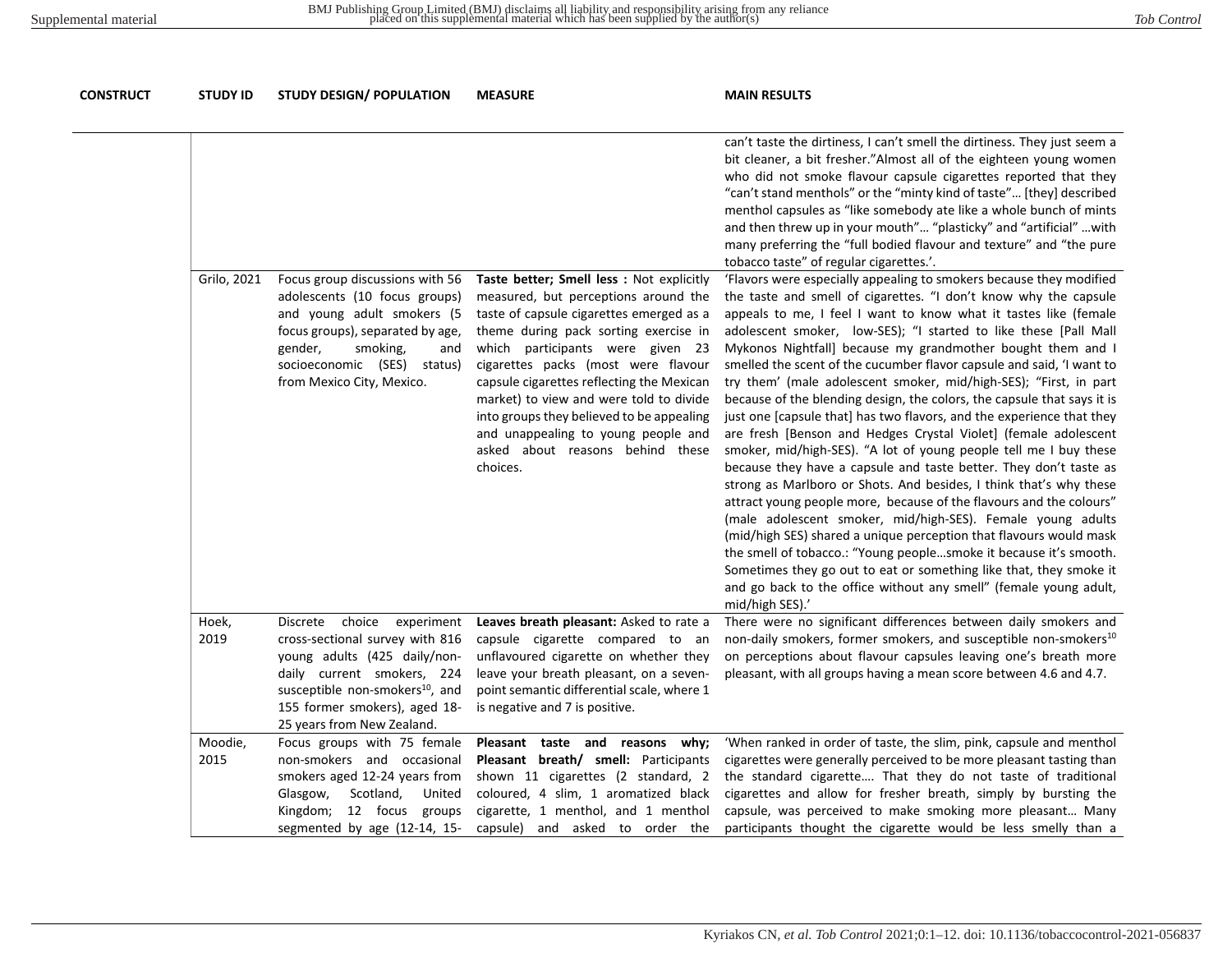| <b>CONSTRUCT</b>              | <b>STUDY ID</b>     | <b>STUDY DESIGN/ POPULATION</b>                                                                                                                                                                                                                   | <b>MEASURE</b>                                                                                                                                                                                                                                                                                                                                         | <b>MAIN RESULTS</b>                                                                                                                                                                                                                                                                                                                                                                                                                                                                                                                                                                                                                                                                                                                                                                                                                                                                                                                                                                                             |
|-------------------------------|---------------------|---------------------------------------------------------------------------------------------------------------------------------------------------------------------------------------------------------------------------------------------------|--------------------------------------------------------------------------------------------------------------------------------------------------------------------------------------------------------------------------------------------------------------------------------------------------------------------------------------------------------|-----------------------------------------------------------------------------------------------------------------------------------------------------------------------------------------------------------------------------------------------------------------------------------------------------------------------------------------------------------------------------------------------------------------------------------------------------------------------------------------------------------------------------------------------------------------------------------------------------------------------------------------------------------------------------------------------------------------------------------------------------------------------------------------------------------------------------------------------------------------------------------------------------------------------------------------------------------------------------------------------------------------|
|                               |                     | 17, 18-24) and social grade<br>(ABC1, C2DE).                                                                                                                                                                                                      | cigarettes<br>by<br>taste<br>(pleasant/<br>unpleasant) and the reasons behind the<br>decisions.<br>Not explicitly<br>ordering<br>measured, but perceptions around the<br>impact of capsule cigarettes on breath<br>and smell emerged as a theme during<br>general discussion when participants<br>were shown the menthol capsule inside<br>the filter. | standard cigarette, provide fresher breath, be gentler on the throat,<br>and would make it less obvious that somebody had been smoking<br>Several likened it to finishing off a cigarette with a chewing gum.<br>"Because you're smoking a cigarette and then all of a sudden it's like<br>chewing gum", 15-17 year old non-smoker). The capsule and menthol<br>cigarettes were also considered "cleaner" and "fresher" than the<br>standard cork filtered cigarettes.'                                                                                                                                                                                                                                                                                                                                                                                                                                                                                                                                         |
|                               | Moodie,<br>2018     | Focus groups with 120 current<br>smokers aged 16 to 50+ years<br>from Glasgow and Edinburgh,<br>Scotland, United Kingdom; 12<br>focus groups segmented by<br>gender, age (16-17, 18-24, 25-<br>35, 36-50, >50), and social grade<br>(ABC1, C2DE). | Taste, fresher breath, smell less,<br>concealment: Not explicitly measured,<br>but perceptions around the impact of<br>capsule cigarettes on taste, breath, and<br>smell emerged as a theme from the data,<br>particularly in relation to why they were<br>appealing.                                                                                  | 'That they do not taste of traditional cigarettes and allow for fresher<br>breath, simply by bursting the capsule, was perceived to make<br>smoking more pleasant and thought to appeal to young people and<br>those just starting to smoke Opinion among older adults regarding<br>taste was mixed. On one hand were those opposed to different<br>flavors because they enjoyed the taste of traditional cigarettes, but<br>on the other were those who were attracted to alternative flavors<br>because they could mask the taste of traditional cigarettes. "I don't<br>like the taste of cigarettes and I think that would appeal to me" (50+<br>year old female, social class C2DE) The final element of appeal was<br>concealment, which was especially relevant to young people smoking<br>in school. "I used to smoke them more at school because the smell is<br>less than if you smoke a normal cigarette. You are less likely to get<br>caught smoking" (16-17-year-old female, social class C2DE).' |
|                               | Wackowski<br>, 2018 | Focus groups with 45 menthol<br>smokers ages 18-24 years from<br>New Jersey, United States; six<br>focus groups, with 3 conducted<br>exclusively with black menthol<br>smokers and 3 general groups<br>(all other races).                         | Tastes very minty, like candy, like a pack<br>of gum: Not explicitly measured, but<br>perceptions around Camel Crush<br>(menthol capsule cigarettes) impact on<br>taste emerged as a theme from the data.                                                                                                                                              | 'Participants agreed that Came Crush cigarettes were "very minty" or<br>"more minty" than other menthol cigarettes "They taste like candy,<br>it is more minty" (24 year-old male, general group); "They taste like<br>mint. When I first started smoking Newport I thought I was going to<br>puke, I hated it. But with Camel Crush I feel I wouldn't get that feeling<br>because it tastes like toothpaste or mouthwash which would just be<br>more normal" (18 year-old female, general group); "I'll buy the Camel<br>Crushes [when sick] because they're mintier" (20 year-old female,<br>general group); "I do like Camel Crushes cause they're mintier" (19-<br>year old female, black group); "I feel it doesn't really taste too much<br>like smoke. If you compare that to a different cigarette you will get<br>more of a cigarette taste. It is like a pack of gum".'                                                                                                                               |
| SATISFACTION/<br>FUN TO SMOKE | Hoek,<br>2019       | choice experiment<br>Discrete<br>cross-sectional survey with 816<br>young adults (425 daily/non-<br>daily current smokers, 224<br>susceptible non-smokers <sup>10</sup> , and                                                                     | Satisfying: Asked to rate a capsule<br>cigarette compared to an unflavoured<br>cigarette on how satisfying they are, on a<br>seven-point semantic differential scale,<br>where 1 is negative and 7 is positive.                                                                                                                                        | Non-daily smokers (4.6, 95%CI: 4.4-4.9, p<0.001), former smokers<br>(4.6, 95%CI: 4.4-4.8, p<0.001), and susceptible non-smokers <sup>10</sup> (4.5,<br>95%CI: 4.4-4.7, p<0.001) were significantly more likely than daily<br>smokers (4.0, 95%CI: 3.8-4.2) to perceive flavour capsule cigarettes to<br>be more satisfying.                                                                                                                                                                                                                                                                                                                                                                                                                                                                                                                                                                                                                                                                                     |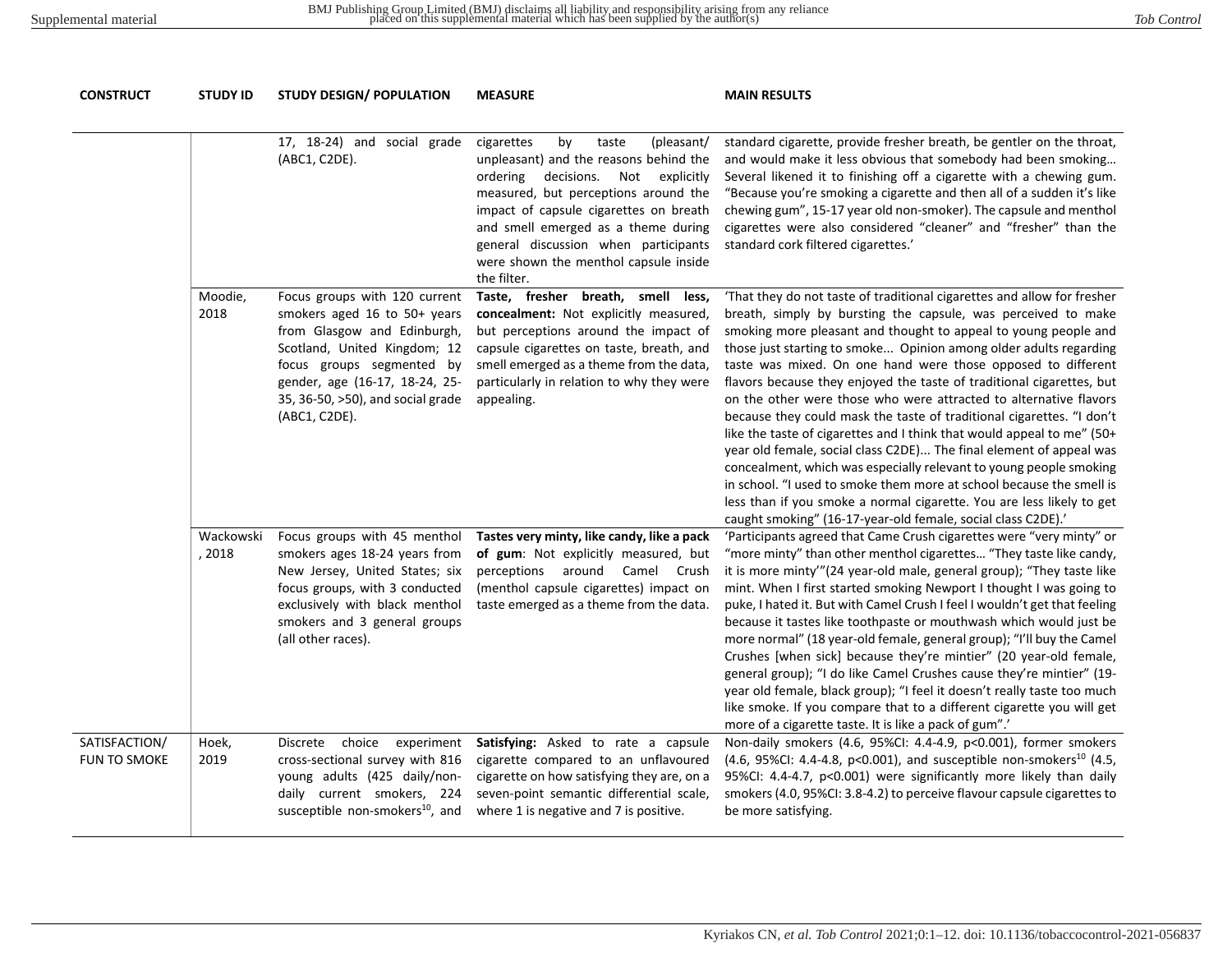| <b>CONSTRUCT</b>                                                                     | <b>STUDY ID</b>   | <b>STUDY DESIGN/ POPULATION</b><br><b>MEASURE</b>                                                                                                                                                                                                 |                                                                                                                                                                                                                                                             | <b>MAIN RESULTS</b>                                                                                                                                                                                                                                                                                                                                                                                                                                                                                                                                                                                                                                                                                                                                                    |  |  |
|--------------------------------------------------------------------------------------|-------------------|---------------------------------------------------------------------------------------------------------------------------------------------------------------------------------------------------------------------------------------------------|-------------------------------------------------------------------------------------------------------------------------------------------------------------------------------------------------------------------------------------------------------------|------------------------------------------------------------------------------------------------------------------------------------------------------------------------------------------------------------------------------------------------------------------------------------------------------------------------------------------------------------------------------------------------------------------------------------------------------------------------------------------------------------------------------------------------------------------------------------------------------------------------------------------------------------------------------------------------------------------------------------------------------------------------|--|--|
|                                                                                      |                   |                                                                                                                                                                                                                                                   |                                                                                                                                                                                                                                                             |                                                                                                                                                                                                                                                                                                                                                                                                                                                                                                                                                                                                                                                                                                                                                                        |  |  |
|                                                                                      |                   | 155 former smokers), aged 18-<br>25 years from New Zealand.                                                                                                                                                                                       | Fun to smoke: Asked to rate a capsule<br>cigarette compared to an unflavoured<br>cigarette on how fun they are to smoke,<br>on a seven-point semantic differential<br>scale, where 1 is negative and 7 is<br>positive.                                      | Former smokers (4.9, 95%CI: 4.7-5.2, p<0.05), and susceptible non-<br>smokers (4.9, 95%CI: 4.7-5.1, p<0.05) were significantly more likely<br>than daily smokers (4.5, 95%CI: 4.3-4.7) to perceive flavour capsule<br>cigarettes to be more fun to smoke.                                                                                                                                                                                                                                                                                                                                                                                                                                                                                                              |  |  |
|                                                                                      | Thrasher,<br>2016 | Quarterly surveys with smokers<br>aged 18-64 from Australia<br>(n=5864 observations, n=2710<br>individuals), Mexico (n=5723<br>n=3366<br>observations,<br>individuals), and the US (n=6865<br>observations,<br>$n = 4154$<br>individuals).        | 'Compared<br>Satisfying:<br>to<br>other<br>how much less/more<br>cigarettes,<br>satisfying is your brand and type of<br>cigarettes?' (much less satisfying, a little<br>less satisfying, the same, a little more<br>satisfying, much more satisfying).      | Australian smokers who preferred flavour capsule varieties were<br>more likely than those who preferred regular brands to view their<br>brand as more satisfying (b: 0.23, SE: 0.09, p<0.01). Mexican smokers<br>who preferred discount flavour capsule varieties were more likely to<br>report that their brand was more satisfying than other brands<br>compared to smokers who preferred regular premium brands.                                                                                                                                                                                                                                                                                                                                                    |  |  |
| PERCEIVED<br><b>IMPACT ON</b><br><b>SMOKING AND</b><br>QUITTING<br><b>BEHAVIOURS</b> | Moodie,<br>2015   | Focus groups with 75 female<br>non-smokers and occasional<br>smokers aged 12-24 years from<br>Glasgow,<br>Scotland,<br>United<br>12 focus groups<br>Kingdom;<br>segmented by age (12-14, 15-<br>17, 18-24) and social grade<br>(ABC1, C2DE).      | Perceived impact on non-smokers trying<br>or smokers using: Not explicitly<br>measured, but perceived impact of<br>capsule cigarettes emerged as a theme in<br>general discussion when participants<br>were shown the menthol capsule inside<br>the filter. | 'Within all the 12-14 groups, and two of the 15-17 groups,<br>participants spoke of this being a cigarette for young people: those<br>starting smoking but not yet used to the taste of cigarettes or who<br>were trying to hide smoking rom their parents. "Like someone might<br>be feeling left out because they don't like the taste of a cigarette.<br>They might, like, try that one so you can change the taste of it"(12-14<br>year old, non-smoker); "I'm thinking like if you are like a teenager like<br>your parents don't know you smoke, that would come in more handy<br>cos they wouldn't be able to smell it off you" (12-14-year-old, non-<br>smoker).'                                                                                              |  |  |
|                                                                                      | Moodie,<br>2018   | Focus groups with 120 current<br>smokers aged 16 to 50+ years<br>from Glasgow and Edinburgh,<br>Scotland, United Kingdom; 12<br>focus groups segmented by<br>gender, age (16-17, 18-24, 25-<br>35, 36-50, >50), and social grade<br>(ABC1, C2DE). | Perceived impact on experimentation,<br>consumption, and<br>cessation: Not<br>explicitly measured,<br>but perceived<br>impact of capsule cigarettes emerged as<br>a theme from the data.                                                                    | 'Among younger female groups in particular, the various appeal<br>factors previously discussed were thought to increase the potential of<br>capsule cigarettes, especially double capsules, to encourage<br>nonsmokers to experiment, smokers to consume more, and to<br>discourage attempts to quit "It would encourage non-smokers" (16-<br>17 year old female, social class ABC1); "That's to encourage you to<br>smoke more" (25-34 year old female, social class C2DE); "Yum, that is<br>not going to help me quit" (16-17 year old female, social class C2DE);<br>"It's kind of like a starter cigarette as well, if you're smoking and it's<br>feeling a bit rough, I'll make it menthol and that's a bit easier" (36-50<br>year old male, social class ABC1).' |  |  |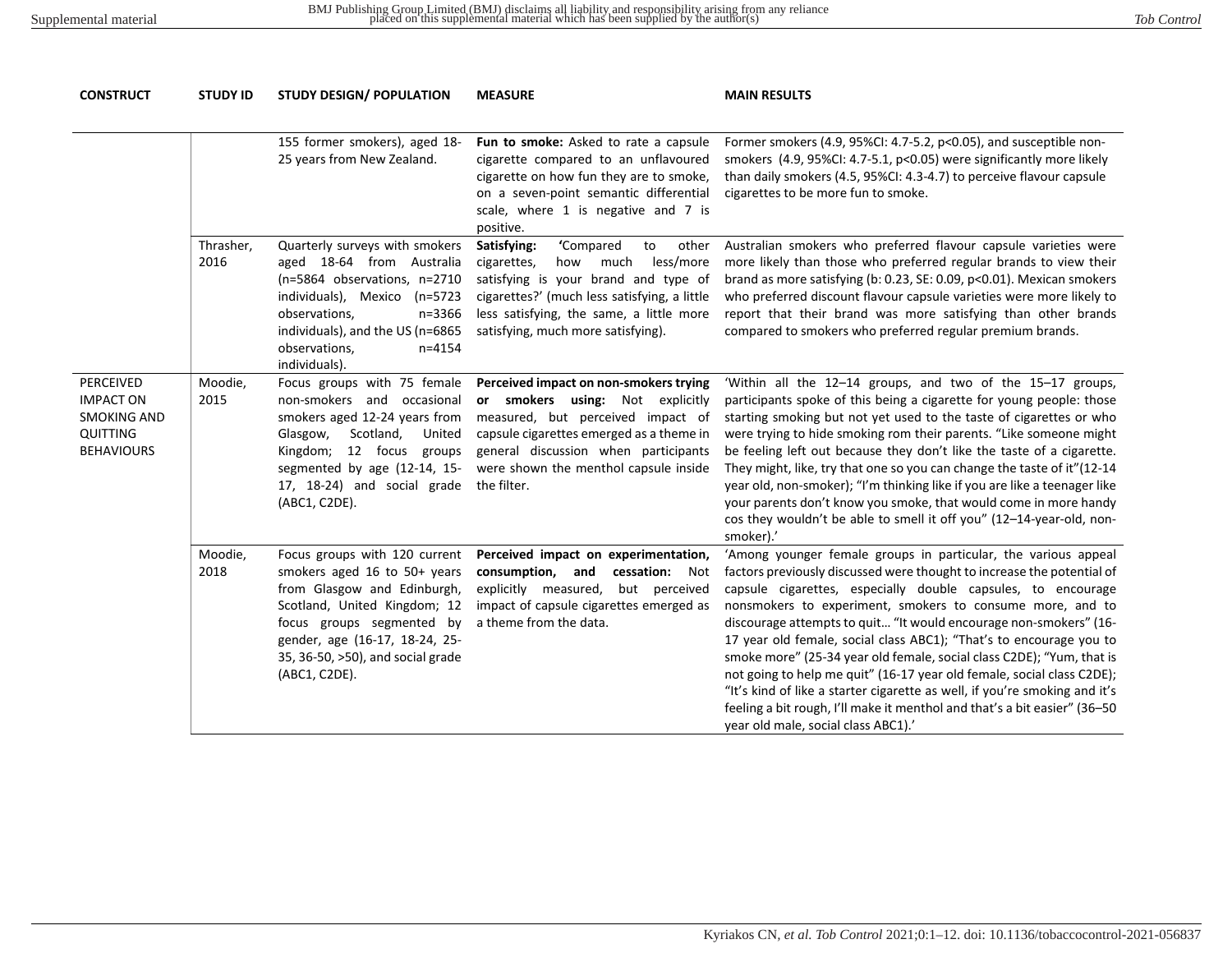**CONSTRUCT STUDY ID STUDY DESIGN/ POPULATION MEASURE MAIN RESULTS**

<span id="page-13-0"></span>

| <b>CONSUMER</b><br>INTEREST <sup>13</sup> |                          |                                                                                                                                                                                                                                                   |                                                                                                                                                                                                                              |                                                                                                                                                                                                                                                                                                                                       |
|-------------------------------------------|--------------------------|---------------------------------------------------------------------------------------------------------------------------------------------------------------------------------------------------------------------------------------------------|------------------------------------------------------------------------------------------------------------------------------------------------------------------------------------------------------------------------------|---------------------------------------------------------------------------------------------------------------------------------------------------------------------------------------------------------------------------------------------------------------------------------------------------------------------------------------|
| AWARENESS/<br><b>RECALL</b>               | Abad-<br>Vivero,<br>2016 | Cross-sectional<br>with<br>survey<br>students aged 11-16 years from<br>Mexico; Randomised to view<br>flavour capsule variants (FCVs)<br>and non-FCVs from major<br>brands (Marlboro, Camel, Pall<br>Mall).                                        | Brand recognition: 'Have you ever seen<br>this brand of cigarettes' (yes/no)<br>Brand recall: Asked to write out the<br>brand name.                                                                                          | Pall Mall FCVs were among top brand varieties with highest levels of<br>recognition (42%) and correct brand recall (8%). However, FCVs were<br>no more likely to be recalled than non-FCVs (AOR=0.43, 95%CI=0.39-<br>0.51). FCVs from all brand families were less likely to be recalled in<br>comparison with non-FCVs for Marlboro. |
|                                           | Grilo, 2021              | Focus group discussions with 56<br>adolescents (10 focus groups)<br>and young adult smokers (5<br>focus groups), separated by age,<br>smoking,<br>gender,<br>and<br>socioeconomic (SES) status) in<br>Mexico City, Mexico.                        | Brand recognition Participants were<br>given 23 cigarettes packs (most were<br>flavour capsule cigarettes reflecting the<br>Mexican market) to view. One of the<br>domains of the discussion guide was<br>brand recognition. | 'In general, participants easily identified the existence of flavour<br>capsules on the pack and knew that they worked by releasing flavor<br>when crushed, inciting participants' curiosity and desire to try the<br>many flavours.'                                                                                                 |
|                                           | Moodie,<br>2018          | Focus groups with 120 current<br>smokers aged 16 to 50+ years<br>from Glasgow and Edinburgh,<br>Scotland, United Kingdom; 12<br>focus groups segmented by<br>gender, age (16-17, 18-24, 25-<br>35, 36-50, >50), and social grade<br>(ABC1, C2DE). | Awareness: Participants were given a<br>number of cigarettes, including two<br>capsule cigarettes (single capsule and<br>double capsule), and asked if they were<br>aware of capsule cigarettes.                             | Awareness and use of capsules were greater among younger adults<br>(16-35 years), who were most interested in these products.                                                                                                                                                                                                         |
|                                           | Wackowski<br>, 2018      | Focus groups with 45 menthol<br>smokers ages 18-24 years from<br>New Jersey, United States; Six<br>focus groups, with 3 conducted<br>exclusively with black menthol<br>smokers and 3 general groups<br>(all other races).                         | Awareness: Not explicitly measured, but<br>awareness of Camel Crush (menthol<br>capsule cigarettes) emerged as a theme<br>from the data.                                                                                     | 'Participants across all age groups were familiar with Camel Crush,<br>with many having at least tried it, and seven participants (15.5%)<br>using it regularly.'                                                                                                                                                                     |
|                                           | Brown,<br>2020           | Focus groups with young adults<br>(smokers and non-smokers,<br>men and women) aged 18-24<br>years from Metro Manila,                                                                                                                              | Audience/ User associations:<br>Asked about the people they thought<br>would smoke different types of students, as well as "party-goers".<br>cigarettes.                                                                     | Flavour capsule packs were perceived to appeal to a younger<br>audience, including teens, young adult in their 20s, millennials,                                                                                                                                                                                                      |

<sup>&</sup>lt;sup>13</sup> "Consumer interest" includes aspects such as brand awareness and purchase intent often used in tobacco industry consumer researcher (Rees VW, Kreslake JM, Cummings KM, et al. Assessing consumer responses to potential reduced-exposure tobacco products: a review of tobacco industry and independent research methods. Cancer Epidemiol Biomarkers Prev. 2009;18(12):3225-3240). "Interest" is described in relation to consumer affective response in the Modified Context of Consumption Framework by Brown et al. (2020) as "user interest in the product and surprise (i.e., whether the pack is perceived as novel to a consumer).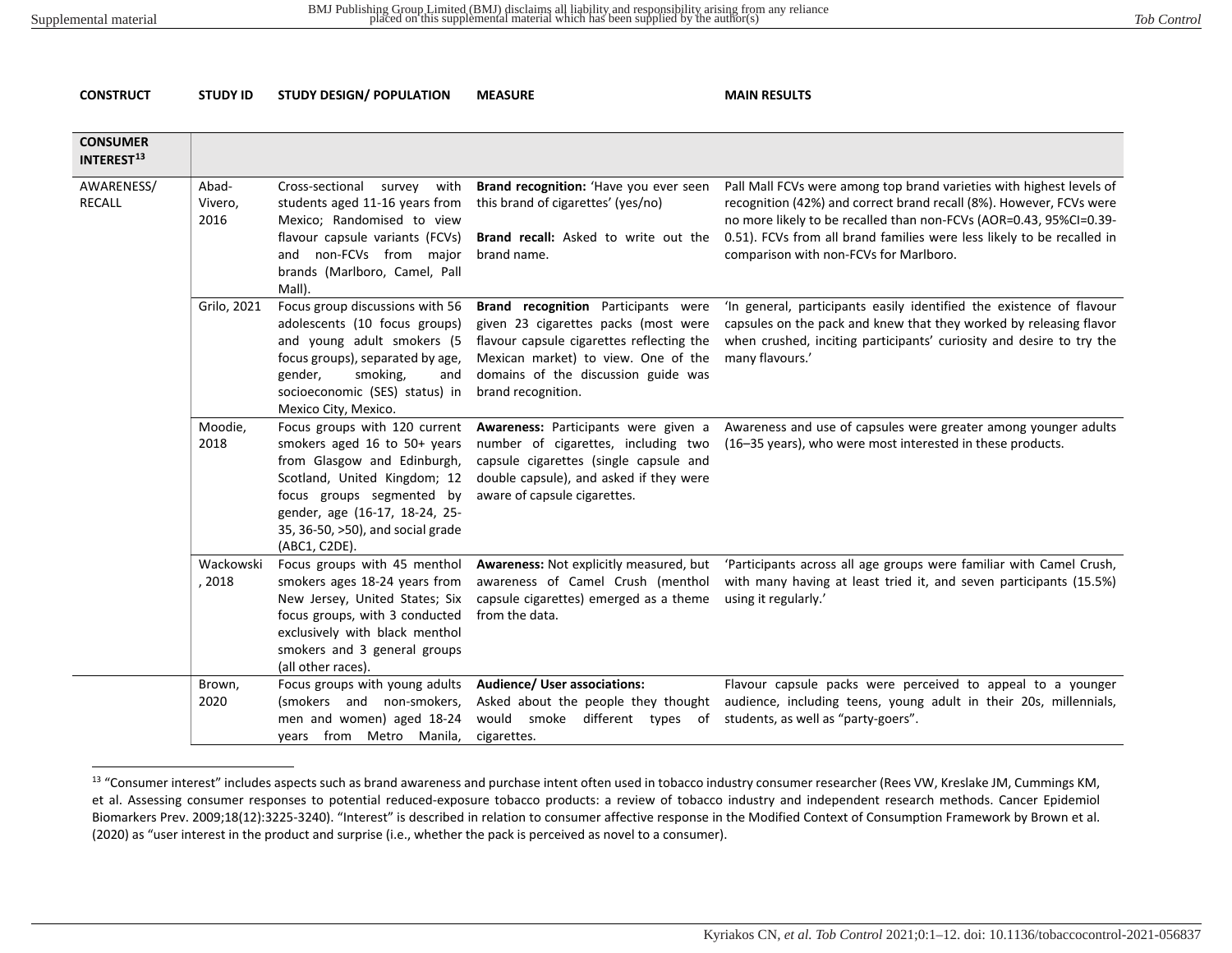<span id="page-14-0"></span>**CONSTRUCT STUDY ID STUDY DESIGN/ POPULATION MEASURE MAIN RESULTS**

#### TARGET AUDIENCE/ USER ASSOCIATIONS**[14](#page-14-0)** Philippines; Viewed 26 cigarette packs purchased in Manila which varied in brand, flavour and size. Grilo, 2021 Focus group discussions with 56 adolescents (10 focus groups) and young adult smokers (5 focus groups), separated by age, gender, smoking, and socioeconomic (SES) status) in Mexico City, Mexico. **Perceived target audience:** Participants were given 23 cigarettes packs (most were flavour capsule cigarettes reflecting the Mexican market) to view and were told to divide into groups they believed to be appealing and unappealing to young people and asked to describe the perceived audience for the packs. 'Participants described the perceived audience for the packs, reinforcing notions of self-identification (or lack of it) with certain cigarette packs. A common theme among all groups was that colored and flavored packs are more appealing and used more frequently by young women.: "I feel that this one would go into the appealing, since the colors appeal more to a woman who smokes because of the colors, and besides (. . .) what I have heard and seen is that, really, the capsule cigarettes are for women" (male adolescent non-smoker, mid/high-SES). "[M]y guy friends say they don't like the capsules; they prefer them without anything because they say they're for girls" (female adolescent smoker, low-SES).' Moodie, 2015 Focus groups with 75 female non-smokers and occasional smokers aged 12-24 years from Glasgow, Scotland, United Kingdom; 12 focus groups segmented by age (12-14, 15- 17, 18-24) and social grade (ABC1, C2DE). **Audience/ User associations:** Not explicitly measured, but user associations of capsule cigarettes emerged as a theme in general discussion when participants were shown the menthol capsule inside the filter. 'The "click" design was thought to offer novelty and hold appeal to children, people keen to try something different or smokers bored of their regular brand.' Several likened it to finishing off a cigarette with a chewing gum…'As such it was considered a cigarette for occasions such as a "party", "wedding", "prom", or "night out", and for somebody who worried about the smell of smoking cigarettes or who had a sore throat.' ... Within all the 12-14 groups, and two of the 15-17 groups, participants spoke of this being a cigarette for young people: those starting smoking but not yet used to the taste of cigarettes or who were trying to hide smoking from their parents.' Moodie, 2018 Focus groups with 120 current smokers aged 16 to 50+ years from Glasgow and Edinburgh, Scotland, United Kingdom; 12 focus groups segmented by gender, age (16-17, 18-24, 25- 35, 36-50, >50), and social grade (ABC1, C2DE). **Audience/ User associations:** Not explicitly measured, but user associations of capsule cigarettes emerged as a theme from the data, particularly in relation to why they were appealing. 'Age featured prominently in the appeal of capsules, with the general perception that they held most appeal for young people. "…It's a kind of young person's cigarette" (36–50-year-old male, social class ABC1); "I think it's glamourising for younger folk that, maybe, say, don't like the taste of smoke but they want to look, Oh, I'm cool, I'm smoking" (35-50-year-old male, social class C2DE). Older adults (50+) were more likely to question their purpose, view them as a gimmick, consider them most relevant to menthol smokers, and associate them with e-cigarettes due to the potential for different flavors.' Wackowski , 2018 Focus groups with 45 menthol smokers ages 18-24 years from New Jersey, United States; Six focus groups, with 3 conducted **Audience/ User associations:** Not explicitly measured, but user associations of Camel Crush (menthol 'It was suggested that Camel Crush might more likely appeal to younger and/or newer smokers, or just be used by smokers occasionally for entertainment… "I feel like they're running towards younger people because they are so minty. it doesn't taste like a

#### <sup>14</sup> User associations, according to the Modified Context of Consumption Framework by Brown et al. (2020) is a sub-construct of cognitive consumer response and entails "what the cigarette pack communicates about the person who uses it."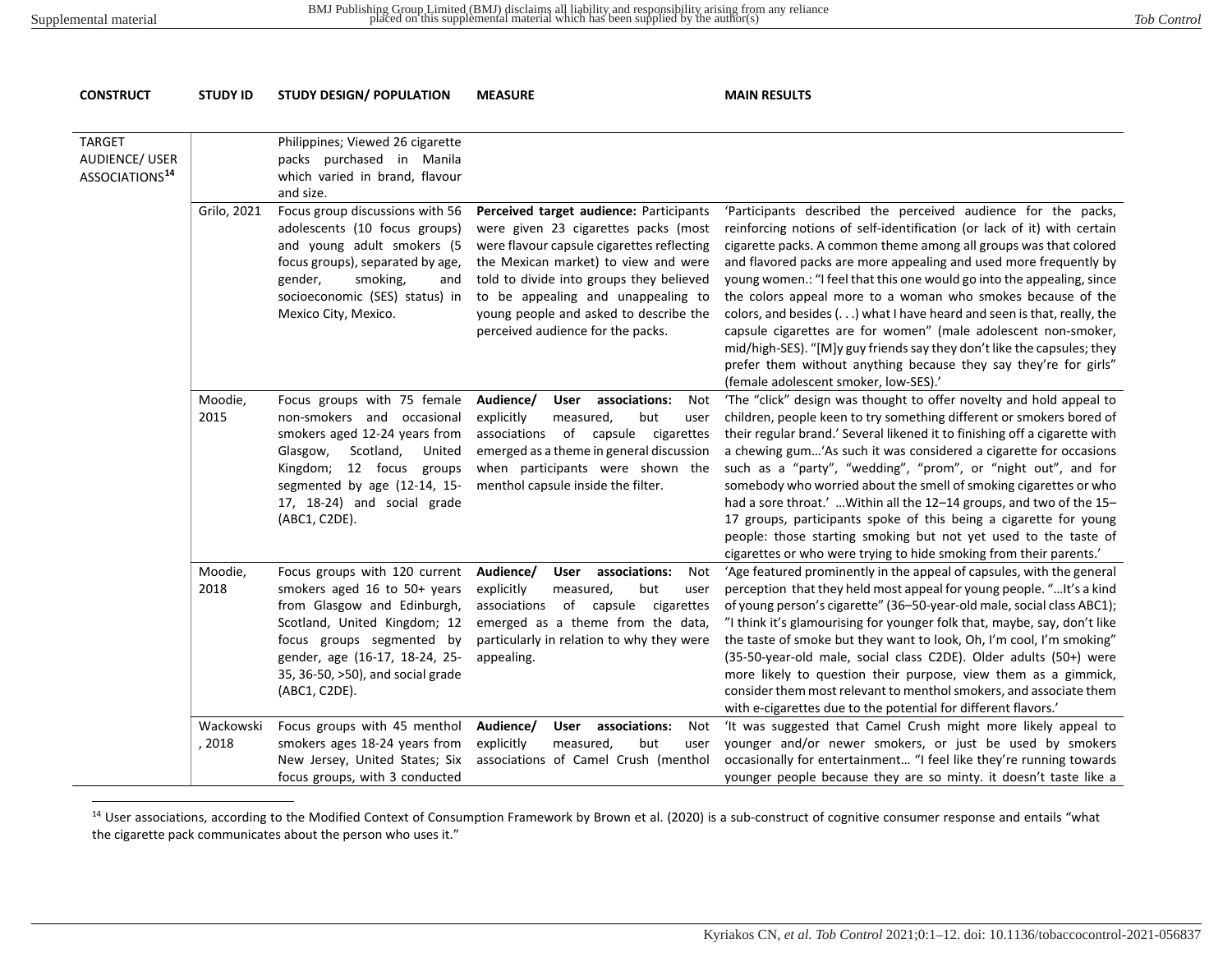| <b>CONSTRUCT</b>                         | <b>STUDY ID</b>                   | <b>STUDY DESIGN/ POPULATION</b>                                                                                                                                                                                                      | <b>MEASURE</b>                                                                                                                                                                                                                                | <b>MAIN RESULTS</b>                                                                                                                                                                                                                                                                                                                                                                                                                                                                                                                                                                                                                                                                                                                                                                                                                                                                               |
|------------------------------------------|-----------------------------------|--------------------------------------------------------------------------------------------------------------------------------------------------------------------------------------------------------------------------------------|-----------------------------------------------------------------------------------------------------------------------------------------------------------------------------------------------------------------------------------------------|---------------------------------------------------------------------------------------------------------------------------------------------------------------------------------------------------------------------------------------------------------------------------------------------------------------------------------------------------------------------------------------------------------------------------------------------------------------------------------------------------------------------------------------------------------------------------------------------------------------------------------------------------------------------------------------------------------------------------------------------------------------------------------------------------------------------------------------------------------------------------------------------------|
|                                          |                                   | exclusively with black menthol<br>smokers and 3 general groups<br>(all other races).                                                                                                                                                 | capsule cigarettes) emerged as a theme<br>from the data.                                                                                                                                                                                      | cigarette, sometimes" (20-year-old female, general group); "It<br>appeals to kids. People that like to play with stuff" (25-year-old<br>female, black group); "I also think a lot of like mediocre smokers use<br>that. I feel it doesn't really taste too much like smoke. If you compare<br>that to a different cigarette you will get more of a cigarette taste. It is<br>like a pack of gum." (19-year-old female, general group); "I always just<br>thought of it as a gimmickBut if I get one for free, like at a party,<br>that's usually where I experiment, hell yeah, I'll smoke it, but I<br>wouldn't buy it 'cause I'm like, "This is just stupid." Like, I don't need<br>toys in my cigarettes. I just need to smoke." (25-year-old female,<br>black group).'                                                                                                                        |
| APPEAL,<br>ATTRACTIVENESS,<br>AND CHOICE | Abad-<br>Vivero,<br>2016          | Cross-sectional survey with<br>students aged 11-16 years from<br>Mexico; Randomised to view<br>flavour capsule variants (FCVs)<br>and non-FCVs from major<br>brands (Marlboro, Camel, Pall<br>Mall).                                 | Pack attractiveness: 'How much do you<br>like the look of the pack' (not at all=0, a<br>$little=1, a lot=2)$                                                                                                                                  | Pall Mall FCVs and Camel FCVs packs were most often rated as very<br>attractive (13%, 9%, respectively). FCVs were independently<br>associated with greater pack attractiveness (AOR=1.83, 95% CI:1.72-<br>1.94). Compared with Marlboro non-FCVs, Camel FCVs and Pall Mall<br>FCVs had greater odds of being perceived as having very attractive<br>packaging (AOR=2.57, 95%CI: 2.32-2.83 and AOR=3.30, 95%CI:2.97-<br>3.66, respectively)                                                                                                                                                                                                                                                                                                                                                                                                                                                       |
|                                          | Barrientos-<br>Gutierrez,<br>2020 | Cross-sectional survey students<br>aged 12-14 years from Mexico;<br>Discrete choice experiment<br>using a 3X25 design with six<br>attributes.                                                                                        | Pack attractiveness: For each choice set<br>of three packs: 'Which pack is most<br>attractive?' and 'Which pack is least<br>attractive?', including option 'none are<br>attractive'.                                                          | Packs with one or two capsules were perceived as most attractive<br>compared to packs with no capsules (b=0.226, SE=0.02, p<0.001 and<br>b=0.329, SE=0.02, p<0.001, respectively). Menthol enhanced<br>perceived attractiveness of cigarettes with one flavour capsule<br>(b=0.341, SE=0.02, p<0.001) and two capsules (b=0.327, SE=0.03,<br>p<0.001) compared to regular flavour. There was a significant<br>interaction between perceived attractiveness of flavour capsules with<br>plain packaging and HWL size, respectively. Packs branded normally<br>and those with small HWLs (30%) had stronger, positive effects on<br>attractiveness of cigarettes with one flavour capsule (b=0.351,<br>SE=0.03, p<0.001 and b=0.436, SE=0.03, p<0.001, respectively) and<br>two flavour capsules (b=0.455, SE=0.03, p<0.001 and b=0.430,<br>SE=0.03, p<0.001, respectively) compared to no capsule. |
|                                          | Brown,<br>2020                    | Focus groups with young adults<br>(smokers and non-smokers,<br>men and women) aged 18-24<br>years from Metro Manila,<br>Philippines; Viewed 26 cigarette<br>packs purchased in Manila<br>which varied in brand, flavour<br>and size. | Pack attractiveness and reasons why:<br>Asked to place all packs on a scale from<br>'least attractive' to 'most attractive'.<br>Questions on why ranked packs as<br>attractive and what pack characteristics<br>contributed to their ranking. | 'Flavour capsule cigarette packs were generally ranked as more<br>attractive' than other packs, including non-flavoured packs and<br>traditional menthol packs. Most named a flavour capsule pack as their<br>favourite pack. 'In assessments of attractiveness, colour was the most<br>discussed factor; the flavour capsule cigarettes named as most<br>attractive were described as bright, colourful and having nice colour<br>combinations, while the traditional menthol and non-flavoured<br>cigarettes that were rated as least attractive were described as dull<br>and often dark' Some flavour capsule packs were also described as<br>"shiny", which was found to be attractive. Another main reason for                                                                                                                                                                              |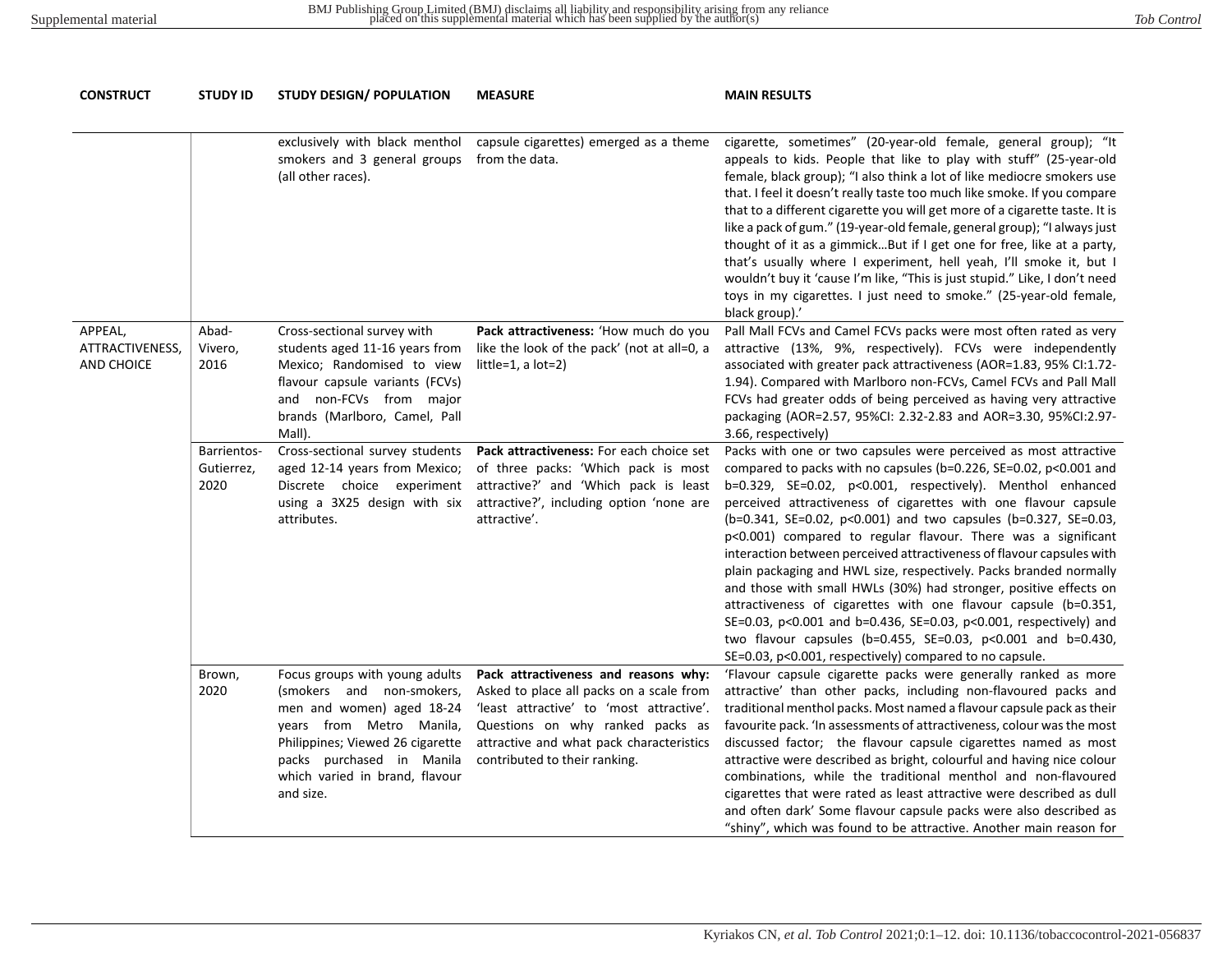| <b>CONSTRUCT</b> | <b>STUDY ID</b>  | <b>STUDY DESIGN/ POPULATION</b>                                                                                                                                                                                            | <b>MEASURE</b>                                                                                                                                                                                                                                                                                       | <b>MAIN RESULTS</b>                                                                                                                                                                                                                                                                                                                                                                                                                                                                                                                                                                                                                                                                                                                                                                                                                                                                                                                                                                                                                                                                                                                              |
|------------------|------------------|----------------------------------------------------------------------------------------------------------------------------------------------------------------------------------------------------------------------------|------------------------------------------------------------------------------------------------------------------------------------------------------------------------------------------------------------------------------------------------------------------------------------------------------|--------------------------------------------------------------------------------------------------------------------------------------------------------------------------------------------------------------------------------------------------------------------------------------------------------------------------------------------------------------------------------------------------------------------------------------------------------------------------------------------------------------------------------------------------------------------------------------------------------------------------------------------------------------------------------------------------------------------------------------------------------------------------------------------------------------------------------------------------------------------------------------------------------------------------------------------------------------------------------------------------------------------------------------------------------------------------------------------------------------------------------------------------|
|                  |                  |                                                                                                                                                                                                                            |                                                                                                                                                                                                                                                                                                      | why flavour capsules were perceived as more attractive included<br>expectations regarding taste: "It creates some anticipation of the<br>taste"; "With that ball, if it has that colour, it will have a different<br>taste".' The "button" imagery found on flavour capsule cigarettes<br>also reinforced expectations around taste: "The imaging also<br>emphasizes the flavor and the sensation it would give it shows that<br>when you pop this section, it would heighten the flavor". Many also<br>associated the product with candy: "It has candy. You need to press<br>on it". 'Many participants discussed how the packs piqued their<br>interest "It makes you ask and be curious about the cigarette".'                                                                                                                                                                                                                                                                                                                                                                                                                               |
|                  | Gilbert,<br>2021 | In-depth interviews with 41<br>women smokers, aged 18-40<br>years from Australia.                                                                                                                                          | Reasons for appeal: Not explicitly<br>measured, but emerged as a theme                                                                                                                                                                                                                               | Reasons for the appeal of menthol capsule cigarettes were linked to<br>the fact that they are "fresh", "light", and "minty", which were seen<br>as improving the smoking experience. The ability to pop the menthol<br>capsule was also viewed as allowing for personalizationof the<br>smoking experience. Example quotes: "I smoke half plain, and then I<br>crush it. I know people will crush it straight up, but I like to have the<br>best of both worlds () I need to have it even. So, I need to smoke it<br>straight up, normal, and then when I get to a certain point, I need to<br>pop it."; "It pops and it tastes good' and 'whenever it starts getting<br>bad, I pop it'."                                                                                                                                                                                                                                                                                                                                                                                                                                                        |
|                  | Grilo, 2021      | Focus group discussions with 56<br>adolescents (10 focus groups)<br>and young adult smokers (5<br>focus groups), separated by age,<br>gender,<br>smoking,<br>and<br>socioeconomic (SES) status) in<br>Mexico City, Mexico. | appeal<br>and<br>Pack<br>reasons<br>why<br>Participants were given 23 cigarettes<br>packs (most were flavour capsule<br>cigarettes reflecting the Mexican market)<br>to view and were told to divide into<br>groups they believed to be appealing and<br>unappealing to young people reasons<br>why. | 'Colours on the pack were discussed as conveying addition of flavour<br>(including via flavour capsules) to cigarettes especially in the groups<br>of smokers and mid/high-SES male adolescent nonsmokers "You<br>can imagine what the flavor is because of the colours" (female<br>adolescent smoker, low-SES); "Because the colors pop and you can<br>say, "Oh, it's watermelon!" [Marlboro Fusion Summer] (female<br>adolescent non-smoker, mid/high-SES). The availability of different<br>cigarette flavors increased the attractiveness of the pack, which was<br>conveyed by multiple colors on the pack Discussions on the appeal<br>of the capsules were slightly more predominant among male and<br>female smokers of all ages compared with non-smokers. In addition,<br>mid/high-SES female smokers specifically discussed that the presence<br>of double-capsules further increased the appeal of the pack because<br>it changed their smoking experience. "You crush one flavor at the<br>beginning, and then halfway through you crush the other one to<br>taste. At least that's what I do" (female young adult, mid-high-SES).' |
|                  | Hoek, 2019       | Discrete<br>choice experiment<br>cross-sectional survey with 816<br>young adults (425 daily/non-<br>daily current smokers, 224<br>susceptible non-smokers <sup>10</sup> , and                                              | Attractive; Stylish: Asked to rate a<br>capsule cigarette compared to an<br>unflavoured cigarette on whether they<br>are 'more attractive' and 'more stylish',<br>respectively on a seven-point semantic                                                                                             | Non-daily smokers (4.5, 95%CI: 4.3-4.7, p<0.05), former smokers (4.5;<br>95%CI: 4.3-4.8, p<0.05) and susceptible non-smokers <sup>10</sup> (4.6, 95%CI:<br>4.5-4.8, p<0.05) were significantly more likely than daily smokers (4.2,<br>95%CI: 4.0-4.4) to perceive capsule cigarettes to be more attractive.<br>Former smokers (4.6, 95%CI: 4.4-4.8, p<0.05) were significantly more                                                                                                                                                                                                                                                                                                                                                                                                                                                                                                                                                                                                                                                                                                                                                             |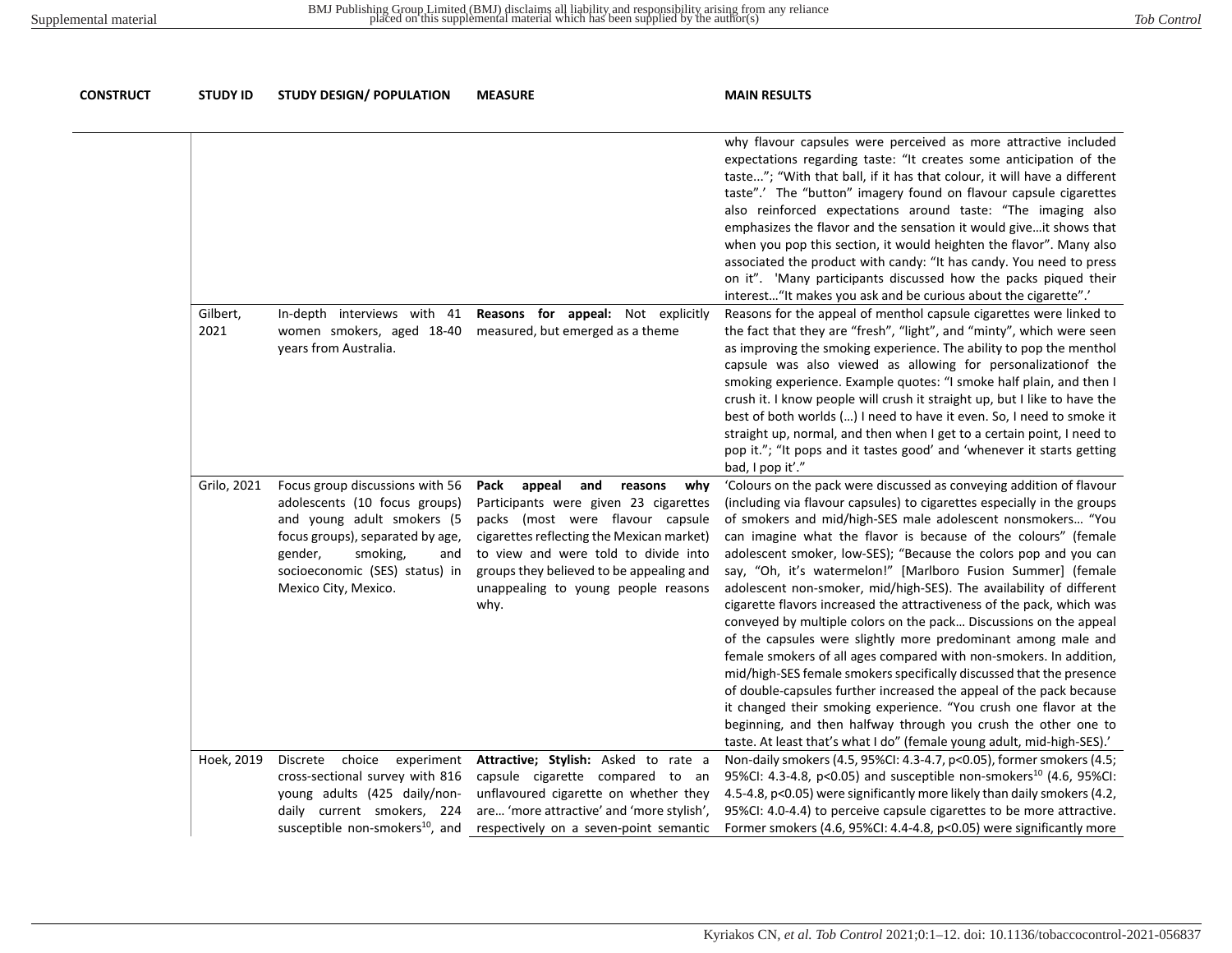<span id="page-17-1"></span><span id="page-17-0"></span>

| CONSTRUCT | <b>STUDY ID</b> | <b>STUDY DESIGN/ POPULATION</b>                                                                                                                                                                                                           | <b>MEASURE</b>                                                                                                                                                                                                                                                                                                           | <b>MAIN RESULTS</b>                                                                                                                                                                                                                                                                                                                                                                                                                                                                                                                                                                                                                                                                                                                                                                                                                                                                                                                                                                                                                                                                                                              |  |  |  |  |
|-----------|-----------------|-------------------------------------------------------------------------------------------------------------------------------------------------------------------------------------------------------------------------------------------|--------------------------------------------------------------------------------------------------------------------------------------------------------------------------------------------------------------------------------------------------------------------------------------------------------------------------|----------------------------------------------------------------------------------------------------------------------------------------------------------------------------------------------------------------------------------------------------------------------------------------------------------------------------------------------------------------------------------------------------------------------------------------------------------------------------------------------------------------------------------------------------------------------------------------------------------------------------------------------------------------------------------------------------------------------------------------------------------------------------------------------------------------------------------------------------------------------------------------------------------------------------------------------------------------------------------------------------------------------------------------------------------------------------------------------------------------------------------|--|--|--|--|
|           |                 | 155 former smokers), aged 18-<br>25 years from New Zealand.                                                                                                                                                                               | differential scale, where 1 is negative<br>and 7 is positive.                                                                                                                                                                                                                                                            | likely than daily smokers (4.3, 95%CI: 4.2-4.5) to perceive capsule<br>cigarettes to be more stylish.                                                                                                                                                                                                                                                                                                                                                                                                                                                                                                                                                                                                                                                                                                                                                                                                                                                                                                                                                                                                                            |  |  |  |  |
|           |                 |                                                                                                                                                                                                                                           | Choice: Viewed sets of packs each with a<br>flavour capsule (Fruit Burst, Pineapple&<br>Mango, Hawaiian Mojito <sup>15</sup> , Rum& Coke,<br>Energy Drink <sup>15</sup> , Menthol Blast) and an<br>unflavoured control and asked which<br>they would prefer if they had to choose<br>(respondents could choose neither). | Smokers preferred cigarettes with no flavour over flavour capsule<br>variants (FCV), with significantly lower preferences for all flavours<br>except Fruit Burst (relative to the no flavour option). Susceptible non-<br>smokers <sup>10</sup> preferred all flavours, with fruit flavours (i.e. Fruit Burst,<br>Pineapple & Mango) the most popular. Smokers with a higher<br>probability of quitting (OR=1.03, 95%CI: 1.00-1.06, p<0.05), non-daily<br>smokers (ref: daily smoker; OR=1.64, 95%CI: 1.25-1.98, p<0.001)<br>and female smokers (ref: male smokers; OR=1.27, 95%CI: 1.08-1.48,<br>p<0.01) were more likely to choose a FCV. Among susceptible non-<br>smokers <sup>10</sup> , females (ref: male; OR=1.48, 95%CI: 1.18-1.84, p<0.001)<br>were more likely to choose a FCV, while those with higher education<br>were less likely to choose a FCV (ref: low education; OR=0.77, 95%CI:<br>$0.61 - 0.98$ , p<0.05).                                                                                                                                                                                                |  |  |  |  |
|           | Moodie,<br>2015 | Focus groups with 75 female<br>non-smokers and occasional<br>smokers aged 12-24 years from<br>Scotland,<br>Glasgow,<br>United<br>Kingdom; 12 focus groups<br>segmented by age (12-14, 15-<br>17, 18-24) and social grade<br>(ABC1, C2DE). | Relative appeal and reasons why:<br>Participants shown 11 cigarettes (2<br>standard, 2 coloured, 4 slim, 1<br>aromatized black cigarette, 1 menthol,<br>and 1 menthol capsule) and asked to<br>order the cigarettes by appeal<br>(most/least) and the reasons behind the<br>ordering decisions.                          | 'The capsule and menthol cigarettes were, for the most part, placed<br>together and ranked in the middle in terms of appeal Where<br>separated, the capsule cigarette was ranked as more appealing than<br>the menthol cigarette because of the innovative "bursting" function<br>The capsule design was referred to as "cool", "funky" and "high-tech"<br>and every group saw advantages in this type of cigarette. The "click"<br>design was thought to offer novelty. Several participants spoke of<br>their desire to want to press the capsule. "I just think it's quite cool<br>personally, the fact it clicks, and it changes flavour and all, whether<br>you like it or not, you just click it and that's itI'd buy them" (18-24-<br>year-old, occasional smoker). Having the choice of smoking with or<br>without menthol flavouring was seen as a positive, providing the<br>"Best of both world" (18-24-year-old, non-smoker); "I can smoke<br>normal fags, but sometimes I like a menthol fag so I can just smoke it<br>and, if I feel like a menthol fag, I just press it" (18-24-year-old,<br>occasional smoker).' |  |  |  |  |
|           | Moodie,<br>2018 | Focus groups with 120 current<br>smokers aged 16 to 50+ years<br>from Glasgow and Edinburgh,<br>Scotland, United Kingdom; 12<br>focus groups segmented by                                                                                 | Appeal and reasons why: Participants<br>were given a number of cigarettes,<br>including two capsule cigarettes (single<br>capsule and double capsule), and asked<br>whether they found these products                                                                                                                    | Reasons for appeal included: 'The fact that they were viewed as<br>novel, cool, innovative, fashionable, and fun Being able to choose if<br>and when to burst the capsule was part of their appeal, as was the<br>ability to share it with others (particularly between menthol and<br>nonmenthol smokers), especially among young femalesThat they                                                                                                                                                                                                                                                                                                                                                                                                                                                                                                                                                                                                                                                                                                                                                                              |  |  |  |  |
|           |                 | gender, age (16-17, 18-24, 25-                                                                                                                                                                                                            | appealing and, if so why.                                                                                                                                                                                                                                                                                                | do not taste of traditional cigarettes and allow for fresher breathThe                                                                                                                                                                                                                                                                                                                                                                                                                                                                                                                                                                                                                                                                                                                                                                                                                                                                                                                                                                                                                                                           |  |  |  |  |

<sup>&</sup>lt;sup>15</sup> Flavour not viewed by smokers (only susceptible non-smokers)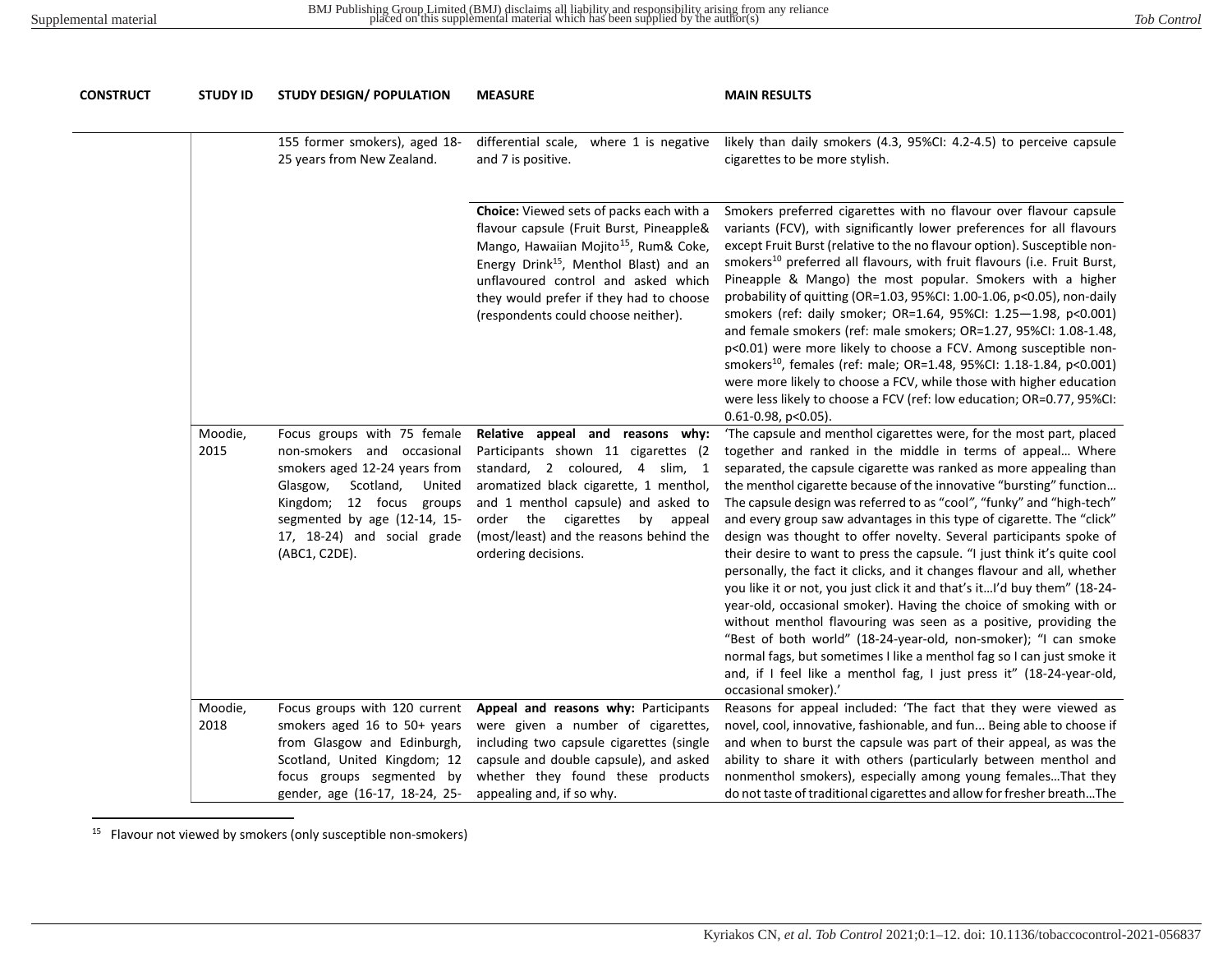| <b>CONSTRUCT</b>                       | <b>STUDY ID</b>          | <b>STUDY DESIGN/ POPULATION</b>                                                                                                                                                                                                            | <b>MEASURE</b>                                                                                                                                                                                                        | <b>MAIN RESULTS</b>                                                                                                                                                                                                                                                                                                                                                                                                                                                                                                                                                                                                                                                                                                                                                                                                                                                                                                                                                                                                                                                                                                                                                                                                                                                                                                                                                                                         |
|----------------------------------------|--------------------------|--------------------------------------------------------------------------------------------------------------------------------------------------------------------------------------------------------------------------------------------|-----------------------------------------------------------------------------------------------------------------------------------------------------------------------------------------------------------------------|-------------------------------------------------------------------------------------------------------------------------------------------------------------------------------------------------------------------------------------------------------------------------------------------------------------------------------------------------------------------------------------------------------------------------------------------------------------------------------------------------------------------------------------------------------------------------------------------------------------------------------------------------------------------------------------------------------------------------------------------------------------------------------------------------------------------------------------------------------------------------------------------------------------------------------------------------------------------------------------------------------------------------------------------------------------------------------------------------------------------------------------------------------------------------------------------------------------------------------------------------------------------------------------------------------------------------------------------------------------------------------------------------------------|
|                                        |                          | 35, 36-50, >50), and social grade<br>(ABC1, C2DE).                                                                                                                                                                                         |                                                                                                                                                                                                                       | final element of appeal was concealment, which was especially<br>relevant to young people smoking in school. "Incredible, that is really<br>cool technology" (18-24-year-old female, social class ABC1); "It's a bit<br>like a designer cigarette isn't it, it's more dynamic as well, so it's kind<br>of a young person's cigarette (36-50-year-old male, social class ABC1).<br>"But that's the point of themlike, for talking sakes my man smokes<br>regular and I'm smoking menthol so he could just light up a fag and<br>it's normal and I'm bursting the ball s it means you've got the two in<br>the one" (18-24-year-old female, social class C2DE).'                                                                                                                                                                                                                                                                                                                                                                                                                                                                                                                                                                                                                                                                                                                                              |
|                                        | Thrasher,<br>2016        | Quarterly surveys with smokers<br>aged 18-64 from Australia<br>(n=5864 observations, n=2710<br>individuals), Mexico (n=5723<br>n=3366<br>observations,<br>individuals), and the US (n=6865<br>observations,<br>$n = 4154$<br>individuals). | Stylish: 'Compared to other cigarettes,<br>how much less/more stylish is your brand<br>and type of cigarettes?' (much less<br>stylish, a little less stylish, the same, a<br>little more stylish, much more stylish). | Mexican smokers who preferred premium priced flavour capsule<br>varieties were more likely than those who preferred regular premium<br>brands to report that their variety was more stylish than other<br>cigarettes (b: 0.26, SE: 0.09, p<0.001). US smokers who preferred<br>flavour varieties (only found among premium brands) were more<br>likely to view their brand as more stylish than smokers who preferred<br>regular premium brands (b: 0.11, SE: 0.05, p<0.05).                                                                                                                                                                                                                                                                                                                                                                                                                                                                                                                                                                                                                                                                                                                                                                                                                                                                                                                                |
|                                        | Wackowski<br>, 2018      | Focus groups with 45 menthol<br>smokers ages 18-24 years from<br>New Jersey, United States; Six<br>focus groups, with 3 conducted<br>exclusively with black menthol<br>smokers and 3 general groups<br>(all other races).                  | Reasons for appeal; Not explicitly<br>measured, but perceptions that Camel<br>Crush (menthol capsule cigarettes) give<br>both flavour options and therefore can<br>be shared emerged as a theme from the<br>data.     | 'Some [participants] thought that Camel Crush was popular because<br>it provided an option between the two flavors and could be shared<br>between non-menthol and menthol smokers, though participants did<br>not actually know people who smoked it "uncrushed".  "I've seen<br>advertisements for them, and like it's for sharinglike if a friend<br>smokes menthol, and one smokes non-menthol, you can share" (24-<br>year-old female, general group); "They might want a menthol so they<br>crush it and maybe later they want a non-menthol" (24-year-old male,<br>general group); "Best of both worlds" (24-year-old male, general<br>group). [Participants] described the "crushing" aspect of Camel Crush<br>as fun and entertaining, a perceived reason for their popularity"I<br>think they wanted something new, likely maybe people are getting<br>bored of traditional cigarettes. It's something different. It's a new<br>feature. It's like a toy." (19-year-old male, general group); "I think<br>they are cool though, like that little ball. They are actually like candy.<br>I think it is fun" (19-year-old male, general group); "It's a time<br>occupier and it is an entertainment thing too" (19-year-old female,<br>general group); "They gave it to me and said here try it, press the<br>middle and I felt it and said OMG this is cool" (19-year-old male,<br>general group).' |
| <b>FUTURE USE</b><br><b>INTENTIONS</b> | Abad-<br>Vivero,<br>2016 | Cross-sectional survey with<br>students aged 11-16 years from<br>Mexico; Randomised to view<br>flavour capsule variants (FCVs)                                                                                                             | Interest in trying: 'If you were to try<br>smoking one of these brands, which<br>would you try (choose just one option)?',                                                                                            | Pall Mall regular capsule and menthol capsule packs were most often<br>chosen as brands willing to try (25%, 18% respectively). FCVs were<br>associated with a greater likelihood of interest in trying (AOR=1.74,<br>95%CI: 1.54-1.96). Compared with Marlboro non-FCVs, Camel FCVs                                                                                                                                                                                                                                                                                                                                                                                                                                                                                                                                                                                                                                                                                                                                                                                                                                                                                                                                                                                                                                                                                                                        |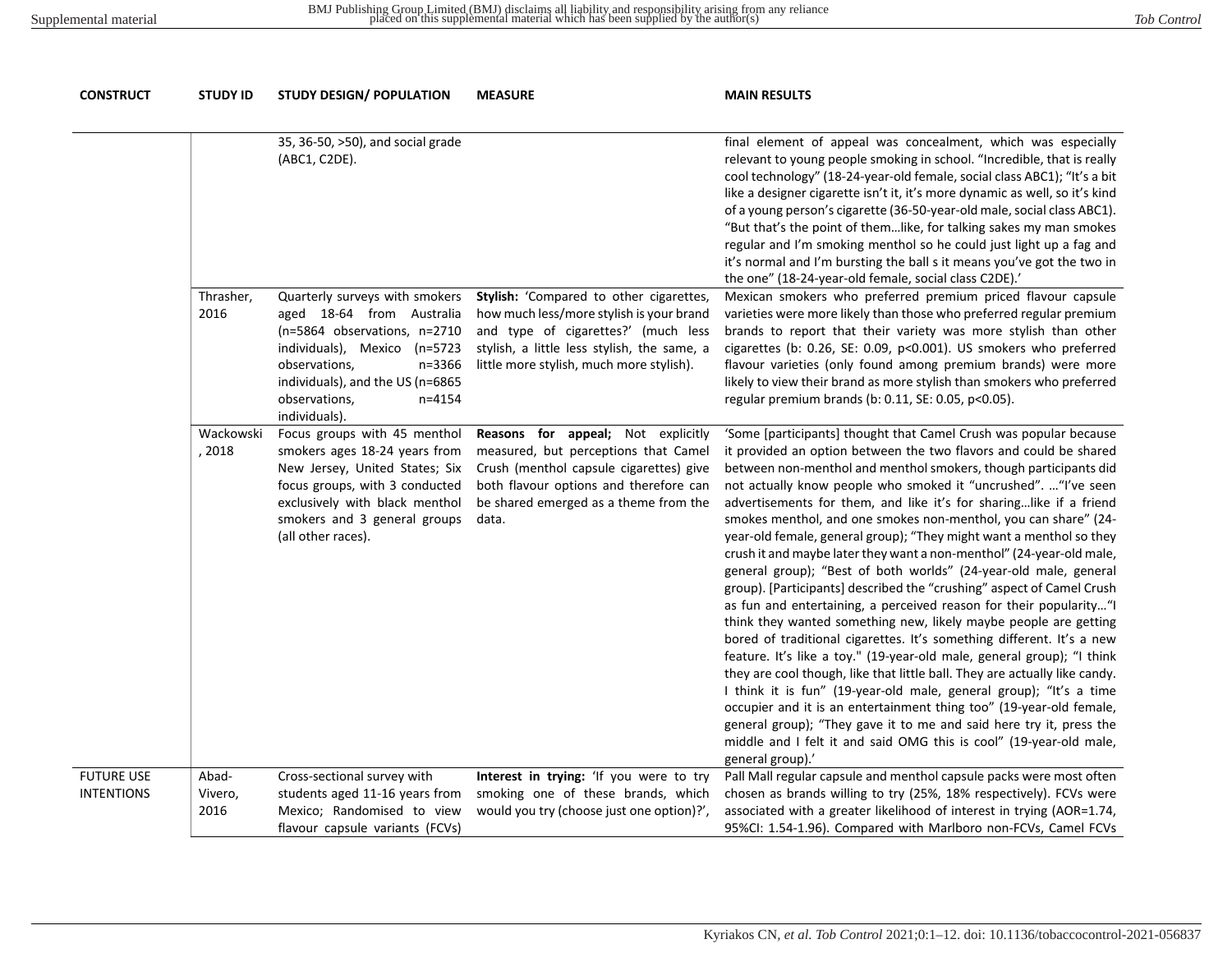| <b>CONSTRUCT</b>                                                | <b>STUDY ID</b>                   | <b>STUDY DESIGN/ POPULATION</b>                                                                                                                                                                                                           | <b>MEASURE</b>                                                                                                                                                                                                                                                                                                                                                                   | <b>MAIN RESULTS</b>                                                                                                                                                                                                                                                                                                                                                                                                                                                                                                                                                                                                                                                                                                                                                                                                                                                                                                                                                                                                                                  |  |  |
|-----------------------------------------------------------------|-----------------------------------|-------------------------------------------------------------------------------------------------------------------------------------------------------------------------------------------------------------------------------------------|----------------------------------------------------------------------------------------------------------------------------------------------------------------------------------------------------------------------------------------------------------------------------------------------------------------------------------------------------------------------------------|------------------------------------------------------------------------------------------------------------------------------------------------------------------------------------------------------------------------------------------------------------------------------------------------------------------------------------------------------------------------------------------------------------------------------------------------------------------------------------------------------------------------------------------------------------------------------------------------------------------------------------------------------------------------------------------------------------------------------------------------------------------------------------------------------------------------------------------------------------------------------------------------------------------------------------------------------------------------------------------------------------------------------------------------------|--|--|
|                                                                 |                                   |                                                                                                                                                                                                                                           |                                                                                                                                                                                                                                                                                                                                                                                  |                                                                                                                                                                                                                                                                                                                                                                                                                                                                                                                                                                                                                                                                                                                                                                                                                                                                                                                                                                                                                                                      |  |  |
|                                                                 |                                   | non-FCVs from major<br>and<br>brands (Marlboro, Camel, Pall<br>Mall)                                                                                                                                                                      | with the option 'I would not try any of<br>these brands'.                                                                                                                                                                                                                                                                                                                        | and Pall Mall FCVs had greater odds for being of greatest interest for<br>trying (AOR=1.36, 95%CI: 1.10-1.66 and AOR=1.99, 95%CI:1.65-2.39,<br>respectively)                                                                                                                                                                                                                                                                                                                                                                                                                                                                                                                                                                                                                                                                                                                                                                                                                                                                                         |  |  |
|                                                                 | Barrientos-<br>Gutierrez,<br>2020 | Cross-sectional survey students<br>aged 12-14 years from Mexico;<br>Discrete choice experiment<br>using a 3X25 design with six<br>attributes.                                                                                             | Interest in trying: For each choice set of<br>three packs: 'If you were to smoke, which<br>of these brands would you most like to<br>smoke' and 'which would you least like to<br>smoke?', with the option 'I would not like<br>to smoke any of them'.                                                                                                                           | Packs with one or two capsules were associated with greater interest<br>in trying compared to packs with no capsules (b=0.172, SE=0.03,<br>p<0.001 and b=0.230, SE=0.03, p<0.001, respectively). Menthol<br>enhanced interest in trying cigarettes with one flavour capsule<br>(b=0.307, SE=0.04, p<0.001) and two capsules (b=0.271, SE=0.04,<br>p<0.001) compared to regular flavour. There was a significant<br>interaction between interest in trying flavour capsules with plain<br>packaging and HWL size, respectively. Packs branded normally and<br>those with small HWLs (30%) had stronger, positive effects on interest<br>in trying cigarettes with one flavour capsule (b=0.269, SE=0.04,<br>p<0.001 and b=0.261, SE=0.04, p<0.001, respectively) and two flavour<br>capsules (b=0.370, SE=0.04, p<0.001 and b=0.303, SE=0.04, p<0.001,<br>respectively) compared to no capsule.                                                                                                                                                       |  |  |
|                                                                 | Hoek,<br>2019                     | Discrete choice experiment<br>cross-sectional survey with 816<br>young adults (425 daily/non-<br>daily current smokers, 224<br>susceptible non-smokers <sup>10</sup> , and<br>155 former smokers), aged 18-<br>25 years from New Zealand. | Likelihood of trying: 'If a friend offered<br>you a cigarette, how likely would you be<br>to try it if it had the following flavours?'<br>(Fruit Burst, Pineapple & Mango,<br>Hawaiian Mojito <sup>15</sup> , Rum & Coke, Energy<br>Drink <sup>15</sup> , Menthol Blast, and an<br>unflavoured control), on an 11-point<br>probability scale from 0=no chance to<br>10=certain). | Smokers were significantly more likely than susceptible non-<br>smokers <sup>10</sup> to accept a cigarette offered to them, regardless of<br>whether it was flavoured or not flavoured. Non-daily smokers were<br>more likely than daily smokers to try a menthol flavour capsule<br>cigarette if offered by a friend (6.0, 95%CI: 5.5-6.4 vs 5.2; 95%CI: 4.8-<br>5, p<0.05.) Susceptible non-smokers <sup>10</sup> were more likely than former<br>smokers to indicate that if offered by a friend would try a Pineapple<br>& Mango flavoured cigarette (3.9, 95%CI: 3.5-4.3 vs 3.0, 95%CI: 2.5-<br>3.4, p<0.01) and Hawaiian Mojito flavoured cigarette (3.6, 95%CI: 3.2-<br>3.9 vs 2.8, 95%CI: 2.4-3.3, p<0.01). Although a lower mean proportion<br>of susceptible non-smokers <sup>10</sup> were likely to try a flavoured cigarette,<br>around one-third (28%-37%) would smoke one of the novel flavoured<br>cigarettes, if offered to them. These estimates exceed the 24% that<br>would smoke a regular cigarette in similar circumstances. |  |  |
| <b>REASONS FOR</b><br><b>ACTUAL USE/</b><br><b>BRAND CHOICE</b> | Cho, 2018                         | Cross-sectional survey with<br>1,940 adult smokers, aged 18+<br>from South Korea.                                                                                                                                                         | Reasons for brand choice: 'In choosing<br>[your current brand], was part of your<br>decision to smoke this brand based<br>onhow they taste?' (yes/no)                                                                                                                                                                                                                            | Flavour capsule cigarette users from South Korea were more likely<br>than regular cigarette smokers to choose their brand because of taste<br>(AOR: 4.55, p < .05).                                                                                                                                                                                                                                                                                                                                                                                                                                                                                                                                                                                                                                                                                                                                                                                                                                                                                  |  |  |
|                                                                 | Emond,<br>2018                    | Cross-sectional survey<br>with<br>7,181 adults, aged 18-44 years,<br>from the US who were current<br>or former established (≥100<br>lifetime cigarettes) cigarette<br>smokers.                                                            | Reasons for brand choice: 'In choosing<br>your regular brand of cigarettes, was part<br>of your decision based on any of the<br>following?'<br>(Eight a prior reasons)                                                                                                                                                                                                           | Among current, daily smokers (aged 18-24 years) who have a regular<br>brand and who purchase manufactured cigarettes and whose usual<br>brand was flavour capsules (dropdown list: Camel Crush, Camel Crush<br>Bold, Camel Silver Menthol Kings and Marlboro NXT), almost all<br>(97.8%, 95%CI: 91.0-99.5) reported choosing their brand for 'taste',<br>which was a rate significantly higher than non-menthol users (86.8%,<br>95%CI: 84.1-80.1, p=0.001). Flavour capsule users were more likely to                                                                                                                                                                                                                                                                                                                                                                                                                                                                                                                                               |  |  |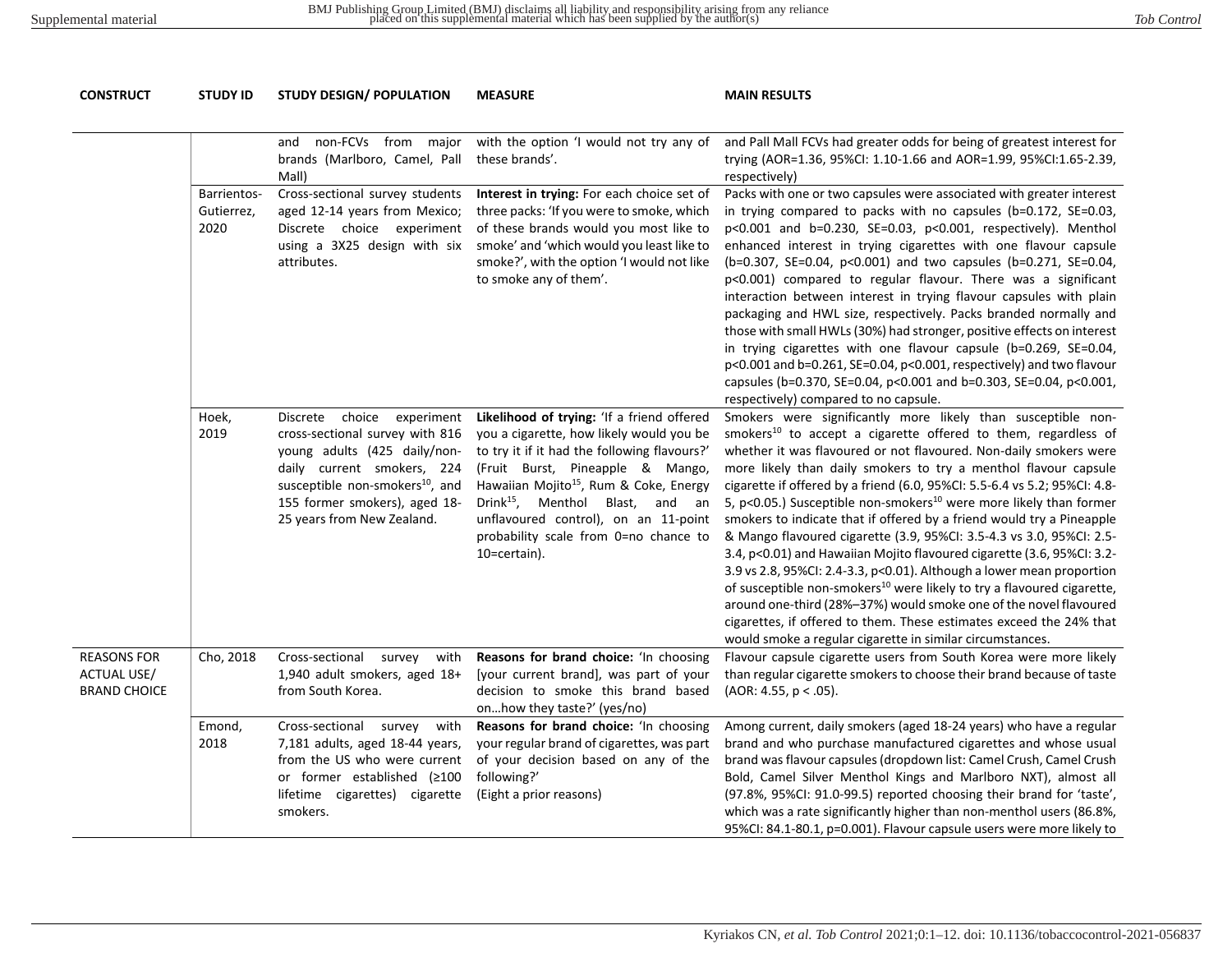<span id="page-20-0"></span>

| <b>CONSTRUCT</b> | <b>STUDY ID</b> | <b>STUDY DESIGN/ POPULATION</b>                                                                                                                             | <b>MEASURE</b>                                                                                                                                                                                                                                              | <b>MAIN RESULTS</b>                                                                                                                                                                                                                                                                                                                                                                                                                                                                                                                                                                                                                                                                                                                         |
|------------------|-----------------|-------------------------------------------------------------------------------------------------------------------------------------------------------------|-------------------------------------------------------------------------------------------------------------------------------------------------------------------------------------------------------------------------------------------------------------|---------------------------------------------------------------------------------------------------------------------------------------------------------------------------------------------------------------------------------------------------------------------------------------------------------------------------------------------------------------------------------------------------------------------------------------------------------------------------------------------------------------------------------------------------------------------------------------------------------------------------------------------------------------------------------------------------------------------------------------------|
|                  |                 |                                                                                                                                                             |                                                                                                                                                                                                                                                             | report choosing their brand because it is 'less expensive' (42%, 95%CI:<br>32.0-53.1) and for 'the design of the pack' (19.6%, 95%CI: 12.8-28.8)<br>compared to menthol users (27.7%, 95%CI: 24.1-31.5, p=0.003 and<br>9.1%, 95%CI: 6.9-11.8, p=0.02, respectively). Other reasons for<br>flavour capsule users choosing their brand that did not differ from<br>non-menthol or menthol users, included: 'the amount of satisfaction<br>it gives you' (78.7%, 95%CI: 70.0-85.4), 'people who are important to<br>you smoke this brand' (19.8%, 95%CI: 12.2-30.5), 'the tar and nicotine<br>levels' (12.7%, 95%CI: 7.2-21.4), 'as a way to help you quit' (4.2%, 1.6-<br>10.5), and 'it may not be as bad for your health' (6.9%, 3.3-13.9). |
|                  | Moodie,<br>2019 | Cross-sectional<br>with<br>survey<br>3620 factory-made cigarette<br>smokers, who had smoked in<br>the past month aged 18+ years<br>from the United Kingdom. | Reasons for capsule use: 'Why do you<br>use capsule cigarettes?' (Eight response<br>options; could check all that applied)                                                                                                                                  | Reasons for using capsule cigarettes among those who smoke capsule<br>cigarettes ( $N = 454$ ) from most to least prevalent included: They taste<br>better than regular cigarette (52%); They are smoother on my airways<br>(i.e. throat and lungs) than regular cigarettes (41%); I like having a<br>choice of flavors (32%); I enjoy clicking the capsule (25%); They are<br>more interesting than regular cigarettes (21%); My brand only has<br>capsule cigarettes (15%); They are novel (9%); Other (6%); Don't know<br>$(4%)$ .                                                                                                                                                                                                       |
|                  | Paraje,<br>2019 | Cross-sectional survey with 851<br>smokers aged >13 years from<br>Metropolitan Santiago, Chile.                                                             | Attributes that determined the last<br>purchase of a pack of cigarettes: 'When<br>you chose the package of cigarettes you<br>purchased last, you did it based on: a) its<br>taste/flavor; b) that it would be less<br>harmful than the rest; c) its price'. | Based on descriptive statistics of weighted data, a higher percentage<br>of smokers whose last pack of cigarettes purchased was flavoured <sup>16</sup><br>(75.9%, SD: 0.43) chose it because of the flavour/taste compared to<br>those who purchased non-flavoured cigarettes (59.3%, SD: 0.49).<br>Conversely, a higher percentage of smokers whose last pack of<br>cigarette purchased was non-flavoured chose it because of it being<br>'less harmful' (7.9%, SD: 0.27) and because of the price (32.8%, SD:<br>0.47) compared to smokers whose last pack of cigarettes purchased<br>was flavoured (6.8%, SD: 0.25 and 17.3%, SD: 0.38, respectively).                                                                                  |

Single quotation marks ('') refer to the initial quotation (e.g. direct text from the article). Double quotation marks ("") refer to quotations within quotations (e.g. quotes from respondents)

<sup>&</sup>lt;sup>16</sup> Flavoured cigarettes includes both capsules and non-capsules, however only 6 of the 810 were non-capsule flavoured cigarettes.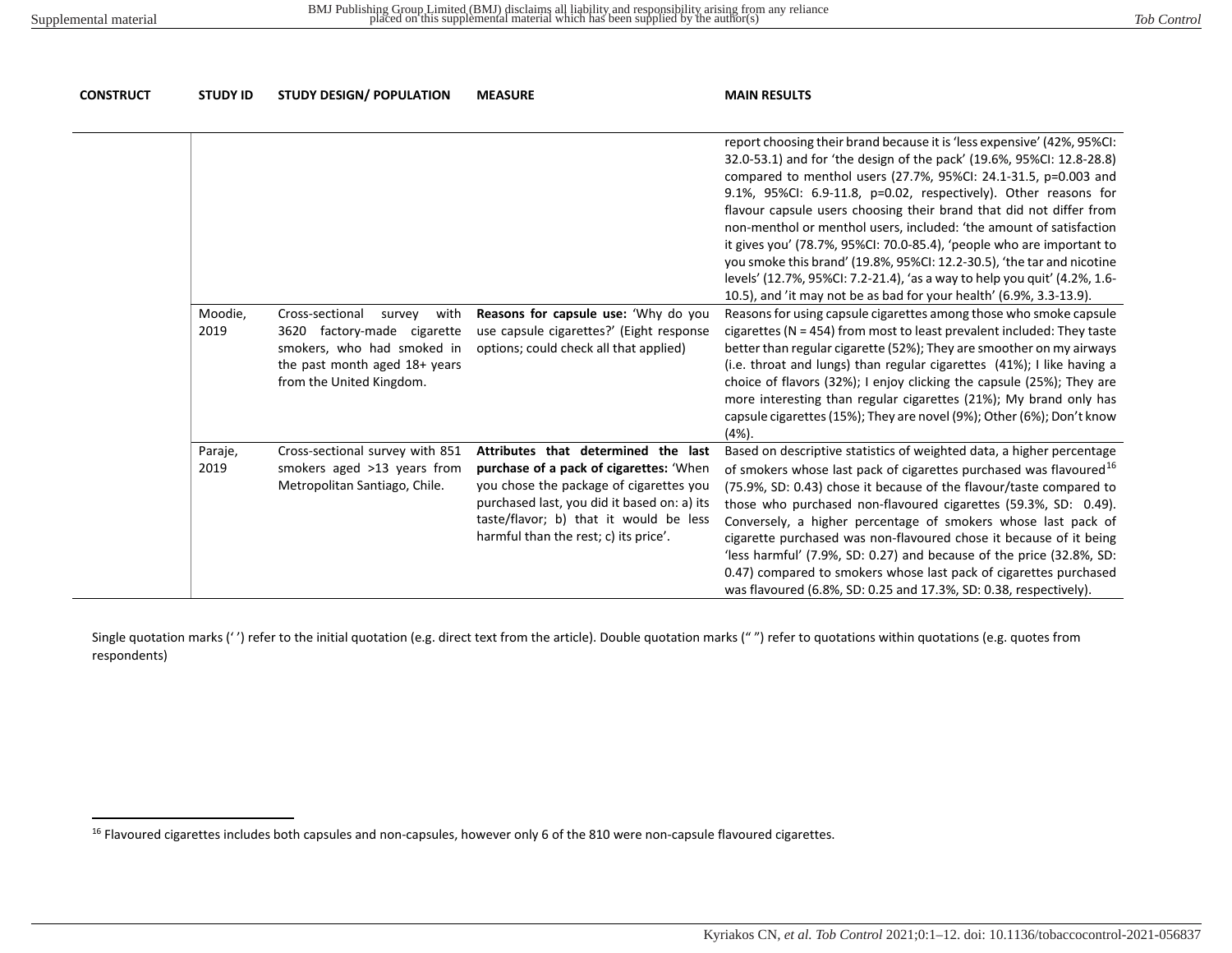<span id="page-21-2"></span><span id="page-21-1"></span><span id="page-21-0"></span>*Reponses to product***[17](#page-21-0)**

| <b>SENSORY</b>                                                             |                     |                                                                                                                                                                                                                                                                                                                |                                                                                                                                                                                                                                                                                                                                                                                                             |                                                                                                                                                                                                                                                                                                                                                                                                                                                                                                                                                                                                                                                                                                                                                                                                                                                                                                                                                                                                                                                                                                                                                                                                                                                                            |
|----------------------------------------------------------------------------|---------------------|----------------------------------------------------------------------------------------------------------------------------------------------------------------------------------------------------------------------------------------------------------------------------------------------------------------|-------------------------------------------------------------------------------------------------------------------------------------------------------------------------------------------------------------------------------------------------------------------------------------------------------------------------------------------------------------------------------------------------------------|----------------------------------------------------------------------------------------------------------------------------------------------------------------------------------------------------------------------------------------------------------------------------------------------------------------------------------------------------------------------------------------------------------------------------------------------------------------------------------------------------------------------------------------------------------------------------------------------------------------------------------------------------------------------------------------------------------------------------------------------------------------------------------------------------------------------------------------------------------------------------------------------------------------------------------------------------------------------------------------------------------------------------------------------------------------------------------------------------------------------------------------------------------------------------------------------------------------------------------------------------------------------------|
| <b>RESPONSES</b><br><b>SENSORY EFFECTS</b><br>(TASTE, SMELL,<br>MOUTHFEEL) | Schneller,<br>2020b | controlled<br>Randomised<br>study design <sup>18</sup><br>with 18<br>smokers aged 18-65 years<br>who smoked 5+ cigarettes<br>daily, primarily preferred<br>mentholated cigarettes, and<br>were not trying to quit<br>smoking, from the United<br>States.                                                       | Sensory effects: Using a<br>linear scale (from 0 to 10)<br>"The Sensory Scale", with<br>descriptive<br>anchors,<br>participants were asked to<br>mark along the scale to<br>indicate their rating for the<br>following items: Strength,<br>Harshness,<br>Heat,<br>Draw,<br>Taste, Satisfaction,<br>Burn<br>Rate, Mildness, Aftertaste,<br>Staleness, Smoke Harshness,<br>Smoke Strength, and Smoke<br>Smell | All of the sensory scale items mean scores were compared between cigarette<br>products as well as cigarette replicates. There were significant associations<br>between cigarette products for mean scores of satisfaction $[F(4,64)=5.8]$ ;<br>p=0.004], too mild [F(4,64)=3.8; p=0.027], strength [F(4,64)=3.7; p=0.030], and<br>smoke strength $[F(4,64)=5.3; p=0.010]$ . The post hoc test showed that the<br>mean satisfaction score of the participants' preferred brand was significantly<br>higher than mean satisfaction score for Camel Menthol crushed (p=0.004). In<br>addition, the mean smoke strength scores of participants' preferred brand was<br>also significantly higher than Camel Crush crushed (p=0.022). Furthermore,<br>mean smoke strength scores of Camel Menthol crushed was significantly<br>higher than Camel Crush crushed (p=0.033). Significant associations were also<br>seen between cigarette replicates for mean scores of too mild $[F(1,16)=11.1;$<br>$p=0.004$ ] and strength [F(1,16)=5.7; $p=0.030$ ] with high scores for the first<br>cigarette replicate. Finally, a significant interaction was noted between<br>cigarette brand and cigarette replicate for the mean score of smoke harshness<br>$[F(4,64)=3.8; p=0.021]$ . |
|                                                                            | Strasser, 2013      | 35-day randomised, open-<br>label, laboratory study <sup>19</sup><br>with 32 smokers aged 21-65<br>years who smoked 10+<br>cigarettes daily for 5+ years<br>and<br>smoking<br>menthol<br>flavoured cigarettes 80%+ of<br>the time, and were not<br>currently trying to<br>quit<br>smoking, or planning to quit | Sensory effects: Using a 100-<br>mm visual analog scale with<br>anchors,<br>descriptive<br>participants were asked to<br>place a vertical line to<br>indicate their rating on the<br>following items:. Strength<br>(very weak/ very strong);<br>Harshness (very mild/ very<br>harsh); Heat (no heat/ very<br>hot); Draw (easy/ difficult);                                                                  | There were significant condition x period interactions for taste (b=-10.7, z=-<br>2.03, P=0.043), too mild (b=-19.9, $z=3.3$ , P=0.001), did not leave a good taste<br>(b=-15.6, z=-2.5, P=0.011), and smoke smell (b=-11.2, z=-2.36, P=0.018). For<br>taste, the experimental group reported significantly worse taste from period<br>1 (baseline) to period 2 (menthol; P=0.007) and from period 2 to 3 (non-<br>menthol; P= 0.0004). Although the control group reported worse taste from<br>periods 1 to 2 ( $P = 0.02$ ) despite remaining on their own cigarettes, there was<br>no change between periods 2 and 3 (P=0.97). For too mild, there was no<br>change from period 1 (baseline) to period 2 (menthol; P=0.41) and a marginal<br>decrease from period 2 to 3 (non-menthol; $P = 0.10$ ) in the experimental group,<br>indicating that period 3 (non-menthol) cigarettes were less mild than all                                                                                                                                                                                                                                                                                                                                                             |

<sup>&</sup>lt;sup>17</sup> Reponses to product, as defined in the Hypothetical Model of Tobacco Consumer Response, encompasses "measurement of sensory responses (including taste and aftertaste, mouth feel, and bite/kick), other subjective responses (including nicotine effect, urge and withdrawal relief), and ratings of product acceptability". (Rees VW, Kreslake JM, Cummings KM, et al. Assessing consumer responses to potential reduced-exposure tobacco products: a review of tobacco industry and independent research methods. Cancer Epidemiol Biomarkers Prev. 2009;18(12):3225-3240).

smoked their preferred brand, which allowed them to serve as their own control.

<sup>&</sup>lt;sup>18</sup> Participants were randomly assigned to one of four sampling groups, which varied in the sequence of the cigarette products that were smoked (Camel Crush crushed, Camel Crush uncrushed, Camel Menthol crushed, and Camel Menthol uncrushed) (R.J. Reynolds, Winston-Salem, NC). All participants smoked all available cigarette products. At the baseline session, all participants

<sup>&</sup>lt;sup>19</sup> After a 5-day baseline period, participants were randomised to the experimental group (n=22) where they would smoke menthol (i.e. crushed) Camel Crush for 15 days followed by 15 days of non-menthol (i.e. non-crushed) Camel Crush (R.J. Reynolds, Winston-Salem, NC), or the control group (n=10) where they smoked their own brand cigarette across all periods. Participants attended study visits every 5 days and completed measures of smoking rate, smoking topography, biomarkers of exposure, and subjective responses.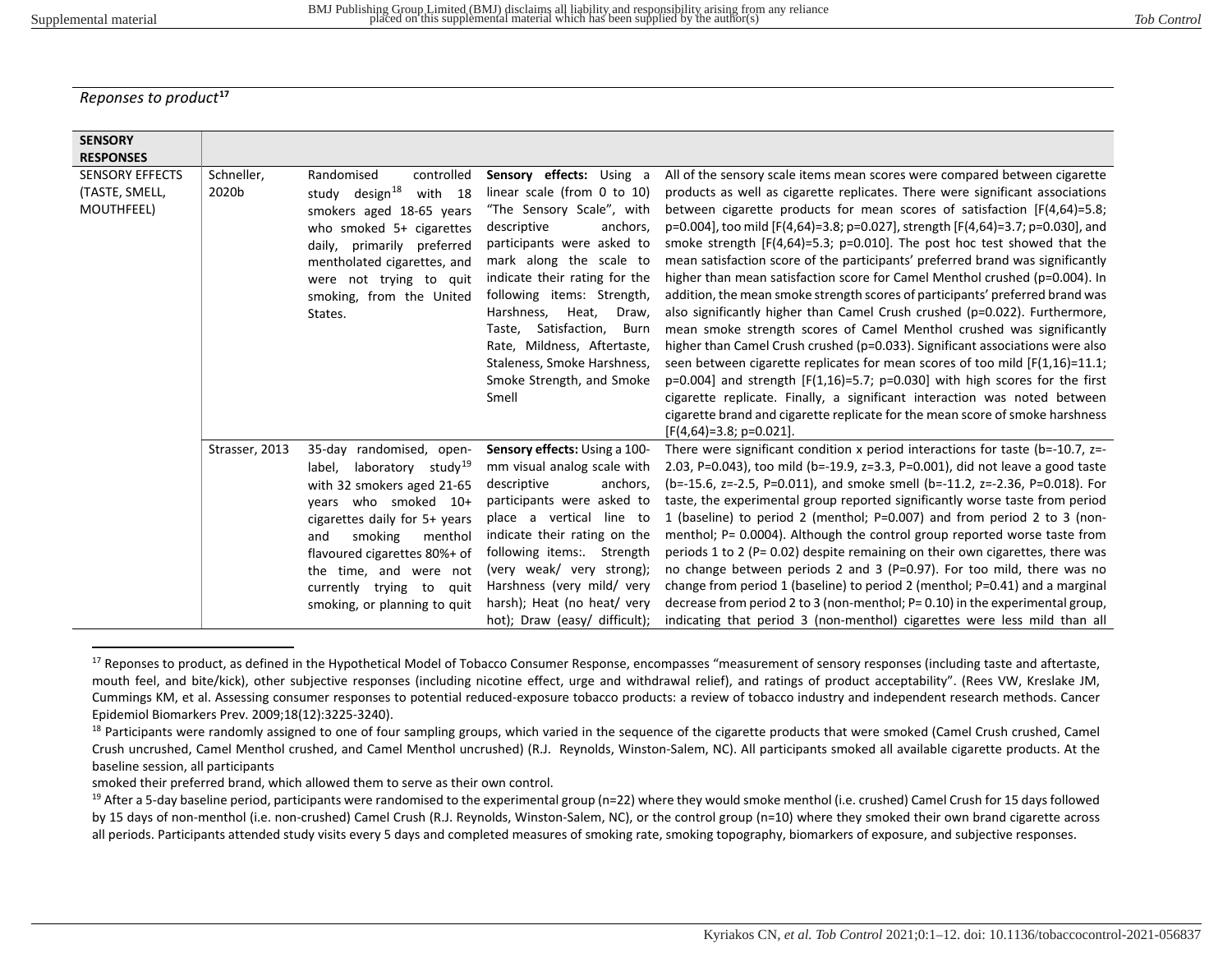<span id="page-22-0"></span>

|                                                                                    |                     | in the next two months, from<br>the United States.                                                                                                                                                                                                            | Taste (very bad/ very good);<br>Satisfaction from smoking<br>(unsatisfying/<br>satisfying);<br>(Burned/Did not burn) too<br>fast in too few puffs; Mild<br>taste/ Not mild taste; It<br>was/was not too mild for<br>me); (Did not leave/Left) a<br>aftertaste in my<br>good<br>mouth;<br>Somehow<br>it<br>(seemed/ did not seem)<br>stale; Smoke seemed (very<br>weak/ very strong); Smoke<br>smell:<br>(unpleasant/<br>pleasant). | previous cigarettes; and, a decrease in too mild ratings from period 1 to 2 (P=<br>0.002), but no change from period 2 to 3 (P= 0.93) among the control group.<br>For did not leave a good taste, the experimental group reported a worse after<br>taste during period 3 (non-menthol) compared with period 1 (baseline;<br>P=0.005) and compared with period 2 (menthol; P=0.001), whereas the control<br>group reported no changes between periods (P=0.90). For smoke smell, the<br>experimental group reported marginally less pleasant smell from period 1<br>(baseline) compared with period 2 (menthol; P=0.09), and significantly less<br>pleasant from period 2 to 3, (menthol to non-menthol periods; P=0.002). The<br>control group showed no changes for smoke smell (P>0.6). There were main<br>effects of condition (b=-22.5, z=-2.7, P=0.008) and period (b=-6.4, z=-2.5,<br>P=0.012) such that across all periods, the experimental group rated their<br>cigarettes as less satisfying than the control group, and across both conditions,<br>cigarettes were rated as less satisfying from period 1 to 2 and from period 1 to<br>3 (mean=51.3, SE=3.9, P=0.02). |
|------------------------------------------------------------------------------------|---------------------|---------------------------------------------------------------------------------------------------------------------------------------------------------------------------------------------------------------------------------------------------------------|------------------------------------------------------------------------------------------------------------------------------------------------------------------------------------------------------------------------------------------------------------------------------------------------------------------------------------------------------------------------------------------------------------------------------------|----------------------------------------------------------------------------------------------------------------------------------------------------------------------------------------------------------------------------------------------------------------------------------------------------------------------------------------------------------------------------------------------------------------------------------------------------------------------------------------------------------------------------------------------------------------------------------------------------------------------------------------------------------------------------------------------------------------------------------------------------------------------------------------------------------------------------------------------------------------------------------------------------------------------------------------------------------------------------------------------------------------------------------------------------------------------------------------------------------------------------------------------------------------------------------|
| <b>OTHER SUBJECTIVE</b><br><b>RESPONSES</b>                                        |                     |                                                                                                                                                                                                                                                               |                                                                                                                                                                                                                                                                                                                                                                                                                                    |                                                                                                                                                                                                                                                                                                                                                                                                                                                                                                                                                                                                                                                                                                                                                                                                                                                                                                                                                                                                                                                                                                                                                                                  |
| PSYCHOLOGICAL<br>REWARD,<br>AVERSION,<br>SATISFACTION,<br><b>RELIEF OF CRAVING</b> | Schneller,<br>2020b | Randomised<br>controlled<br>study design <sup>20</sup><br>with 18<br>smokers aged 18-65 years<br>who smoked $5+$ cigarettes<br>daily,<br>primarily preferred<br>mentholated cigarettes, and<br>were not trying to quit<br>smoking, from the United<br>States. | Psychological<br>Reward,<br>Aversion,<br>Satisfaction,<br>Relief of Craving: "The<br>Cigarette Evaluation Scale"<br>evaluates 21-items that can<br>be broken down into the<br>subscales:<br>following<br>satisfaction,<br>psychological<br>reward, aversion, and relief<br>of cravings; items were rated<br>on a scale of 1 (not at all) to<br>7 (extremely), and item<br>scores for each subscale<br>were averaged.               | The Cigarette Evaluation subscales were compared between cigarette<br>products as well as cigarette replicates. No significant differences were seen<br>for mean scores of the Cigarette Evaluation subscales between the cigarette<br>replicates. In addition, no significant differences were seen between cigarette<br>products for mean scores for the satisfaction, psychological, and aversion<br>subscales. On the other hand, a significant association was seen in mean scores<br>of the relief of craving subscale between cigarette products $[F(4,64)=4.7;$<br>p=0.008]. The post hoc test showed that the mean relief of craving score of<br>participant's preferred brand was significantly higher than that of Camel<br>Menthol crushed (p=0.012); Camel Crush crushed and Camel Crush uncrushed<br>were not found to be significantly different in the post hoc test ( $p=0.08$ and<br>p=0.09, respectively).                                                                                                                                                                                                                                                    |

OR= Odds ratio; AOR= Adjusted odds ratio; 95% CI= 95% Confidence Intervals; SE= Standard error; SD= Standard deviation

<sup>&</sup>lt;sup>20</sup> Participants were randomly assigned to one of four sampling groups, which varied in the sequence of the cigarette products that were smoked (Camel Crush crushed, Camel Crush uncrushed, Camel Menthol crushed, and Camel Menthol uncrushed) (R.J. Reynolds, Winston-Salem, NC). All participants smoked all available cigarette products. At the baseline session, all participants smoked their preferred brand, which allowed them to serve as their own control.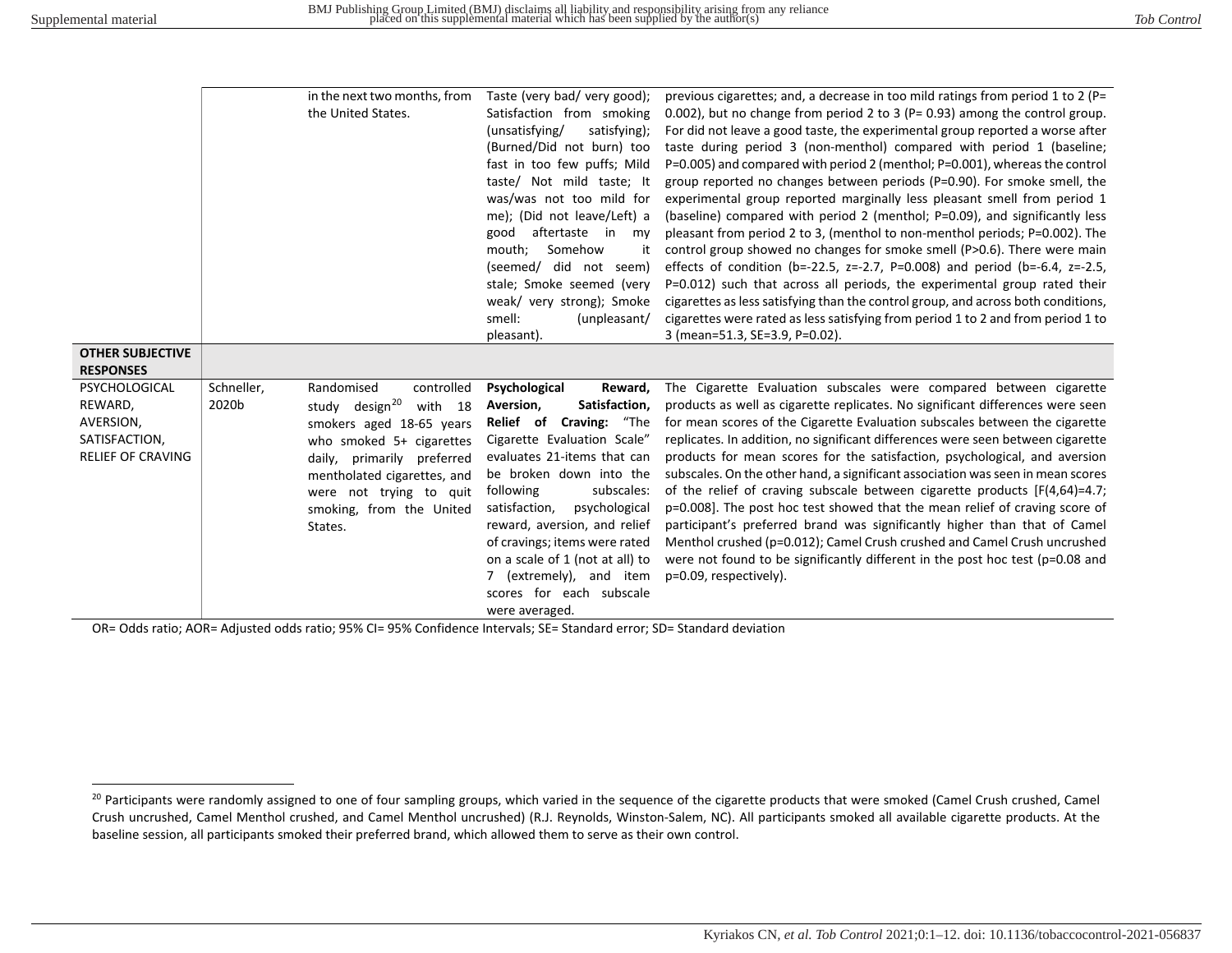#### **Supplementary Table 3a. Risk of bias assessed by the QATSDD for quantitative studies**

|                                                                                                 | Abad-<br>Vivero.<br>2016 | Barrientos-<br>Gutierrez.<br>2020 | Emond,<br>2018 | Gutiérrez-<br>Torres.<br>2020 | Hoek,<br>2019  | Moodie,<br>2019 | Paraje,<br>2019 | Schneller,<br>2020a | Schneller,<br>2020b | Strasser,<br>2013 | Thrasher,<br>2016 | Zavala-<br>Arciniega,<br>2020 |
|-------------------------------------------------------------------------------------------------|--------------------------|-----------------------------------|----------------|-------------------------------|----------------|-----------------|-----------------|---------------------|---------------------|-------------------|-------------------|-------------------------------|
| <b>Total score</b>                                                                              | 26                       | 24                                | 23             | 20                            | 22             | 23              | 25              | 24                  | 22                  | 18                | 23                | 22                            |
| %                                                                                               | 62%                      | 57%                               | 55%            | 48%                           | 52%            | 55%             | 60%             | 57%                 | 52%                 | 43%               | 55%               | 52%                           |
| Explicit theoretical framework                                                                  | $\mathbf 0$              | $\mathbf 0$                       | $\mathbf 0$    | $\mathbf 0$                   | 0              | $\Omega$        | $\mathbf 0$     | $\mathbf 0$         | 0                   | 0                 | $\mathbf 0$       | $\mathbf 0$                   |
| Statement of aims/ objectives<br>in main body of report                                         | $\overline{2}$           | $\overline{2}$                    | 3              | 3                             | $\overline{2}$ | $\overline{2}$  | $\overline{2}$  | $\overline{3}$      | 3                   | $\overline{2}$    | $\overline{2}$    | $\overline{2}$                |
| Clear description of the<br>research setting                                                    | 3                        | $\overline{2}$                    | 3              | 3                             | 3              | 3               | 3               | 3                   | $\mathbf{1}$        | $\mathbf{1}$      | 3                 | 3                             |
| Evidence of sample size<br>considered in terms of analysis                                      | $\mathbf 1$              | $\mathbf{1}$                      | $\overline{2}$ | $\mathbf{1}$                  | $\mathbf{1}$   | $\overline{2}$  | 3               | $\overline{2}$      | $\mathbf{1}$        | $\mathbf 0$       | $\overline{2}$    | $\mathbf{1}$                  |
| Representative sample of<br>target group of a reasonable<br>size                                | $\overline{2}$           | $\mathbf 1$                       | 3              | 3                             | $\overline{2}$ | $\overline{2}$  | $\overline{2}$  | $\overline{2}$      | $\mathbf{1}$        | $\mathbf 0$       | 3                 | 3                             |
| Description of procedure for<br>data collection                                                 | $\overline{3}$           | $\overline{2}$                    | $\overline{2}$ | $\overline{2}$                | $\overline{2}$ | 3               | $\overline{2}$  | $\overline{2}$      | 3                   | 3                 | $\mathbf{1}$      | $\mathbf{1}$                  |
| Rationale for choice of data<br>collection tool(s)                                              | $\overline{2}$           | $\overline{3}$                    | $\Omega$       | $\Omega$                      | $\overline{2}$ | $\Omega$        | 3               | $\mathbf{1}$        | $\overline{2}$      | $\overline{3}$    | $\overline{2}$    | $\overline{2}$                |
| Detailed recruitment data                                                                       | $\overline{2}$           | $\overline{2}$                    | $\mathbf{1}$   | $\mathbf{1}$                  | $\mathbf{1}$   | $\overline{3}$  | $\overline{2}$  | $\mathbf{1}$        | $\overline{2}$      | $\overline{2}$    | $\mathbf{1}$      | $\mathbf{1}$                  |
| Statistical assessment of<br>reliability and validity of<br>measurement tool(s) (Quant<br>only) | $\mathbf 1$              | $\mathbf{1}$                      | $\mathbf 0$    | $\mathbf 0$                   | $\mathbf{1}$   | $\Omega$        | $\mathbf 0$     | $\overline{2}$      | 0                   | $\mathbf{1}$      | $\mathbf{1}$      | $\mathbf{1}$                  |
| Fit between stated research<br>question and method of data<br>collection (Quant only)           | $\overline{3}$           | 3                                 | 3              | $\overline{3}$                | $\overline{2}$ | $\overline{2}$  | $\overline{2}$  | $\overline{3}$      | 3                   | $\overline{2}$    | 3                 | $\overline{2}$                |
| Fit between research question<br>and method of analysis                                         | 3                        | $\overline{\mathbf{3}}$           | 3              | $\overline{2}$                | $\overline{2}$ | 3               | $\overline{2}$  | $\overline{2}$      | $\overline{2}$      | $\overline{2}$    | 3                 | 3                             |
| Good justification for analytical<br>method selected                                            | $\mathbf{1}$             | $\mathbf{1}$                      | $\mathbf{1}$   | $\mathbf{1}$                  | $\overline{2}$ | $\mathbf{1}$    | $\mathbf{1}$    | $\mathbf{1}$        | $\mathbf{1}$        | $\mathbf{1}$      | 0                 | $\mathbf{1}$                  |
| Evidence of user involvement<br>in design                                                       | $\Omega$                 | 0                                 | $\mathbf 0$    | $\mathbf 0$                   | 0              | $\Omega$        | $\mathbf{1}$    | $\mathbf 0$         | 0                   | $\Omega$          | 0                 | 0                             |
| Strengths and limitations<br>critically discussed                                               | 3                        | $\mathsf{3}$                      | $\overline{2}$ | $\mathbf 1$                   | $\overline{2}$ | $\overline{2}$  | $\overline{2}$  | $\overline{2}$      | 3                   | $\mathbf{1}$      | $\overline{2}$    | $\overline{2}$                |

\*Percentage = the total score of a study / the full score 42 (14 items x 3 per item)